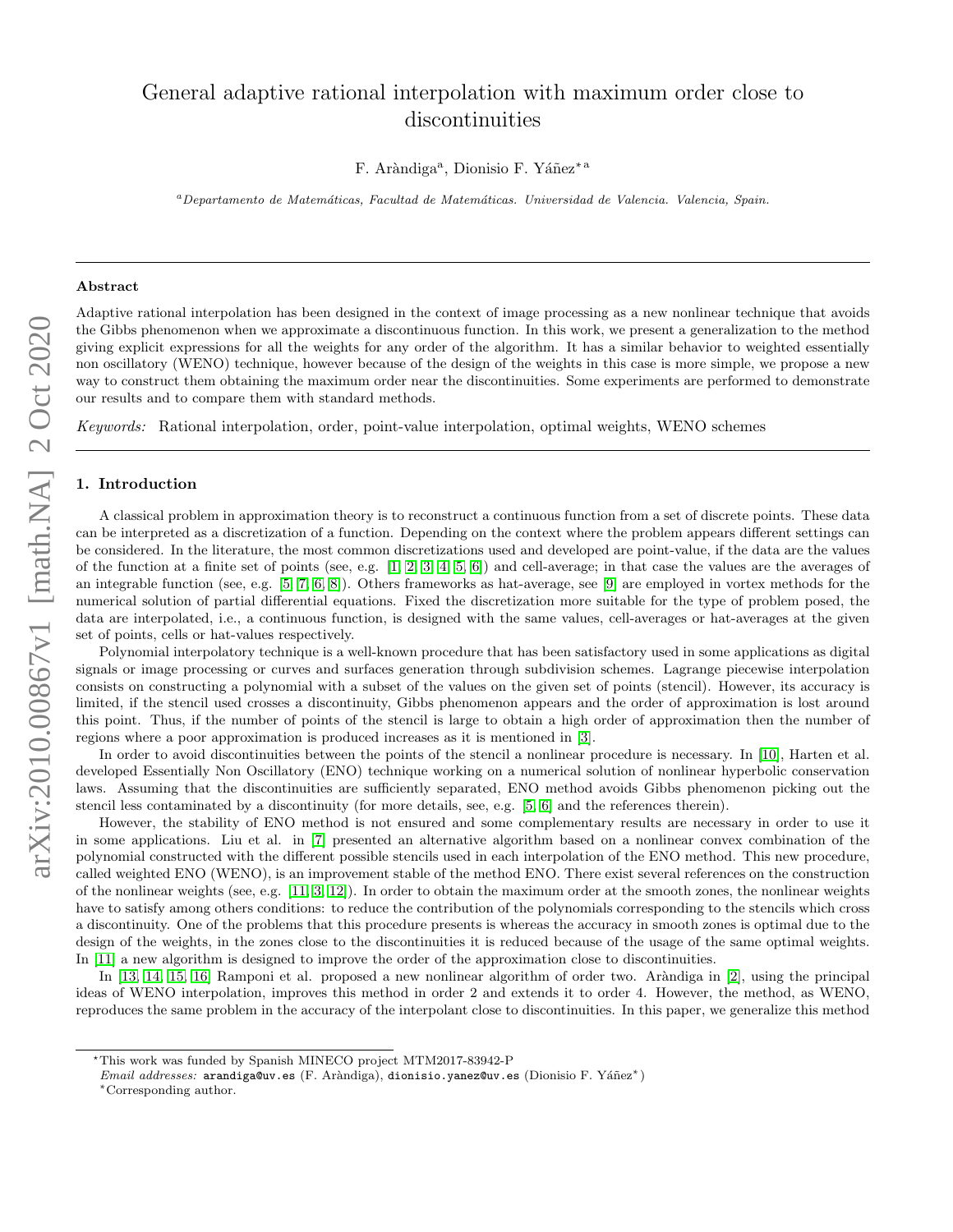to any even order. Also, we construct a family of general weights which satisfy the necessary properties to obtain maximum order in all the intervals close to discontinuities if they are sufficiently separated. We offer explicit formulas for the weights based on new optimal weights depending on the number of intervals not contaminated by the jump discontinuity. This method is easily replicable in cell-average (see [\[17\]](#page-13-1)) or hat-average settings.

This paper is organized in 6 sections: We review point-value WENO interpolation and explain the different conditions that the weights have to satisfy in order to obtain maximum order interpolants in smooth zones. In Section [3](#page-3-0) we sketch the work developed by Aràndiga in [\[5\]](#page-12-4) on adaptive rational interpolation for order 2 and [4](#page-6-0). Section 4 is devoted to explain how generalize these results obtaining maximum order close to discontinuities. Also we prove the principal properties and introduce an explicit formula for any order 2r. In Section [5,](#page-11-0) we perform some tests where the improves are reflected in comparison with the mentioned above methods and some conclusions are presented. Finally, some conclusions and future work are showed in Section [6.](#page-12-15)

## <span id="page-1-2"></span>2. Point-value linear interpolation versus WENO method

Adaptive rational interpolation designed by Ramponi et al. in [\[13,](#page-12-12) [15,](#page-12-14) [14,](#page-12-13) [16\]](#page-13-0) can be seen as a comparable method to WENO. The construction of the weights in rational interpolation is similar. Also, for the adaptation to order 4 presented by Aràndiga in [\[5\]](#page-12-4), most of the concepts involved in WENO interpolation are used. In order to link general rational interpolation with point-value WENO interpolation, in this section we review WENO using the ideas and the notation presented in [\[4\]](#page-12-3). We explain it in comparison with the well-known linear interpolation method.

Let be *i* the level of the resolution and  $X^i = \{x_j^i\}_{j=0}^{N_i}$  a uniform discretization of the interval  $[0,1]$ , with  $x_j^i = jh_i$ ,  $h_i = 1/N_i$ and let be  $\{f_j^i\}_{j=0}^{N_i}$  the point values of a function  $f(x)$ , being  $f_j^i = f(x_j^i)$ . The objective is to obtain an approximation of the values of the function f in a finer grid  $X^{i+1} = \{x_j^{i+1}\}_{j=0}^{N_{i+1}}$ , with  $h_{i+1} = 1/N_{i+1}$ ,  $N_{i+1} = 2N_i$ . Firstly, we replicate the values of the function in the even points, then:

<span id="page-1-1"></span>
$$
\hat{f}_{2j}^{i+1} := f_j^i, \ \ j = 0, \dots, N_i,
$$
\n(1)

and for the even points we will use an interpolatory approach.

Lagrange piecewise linear interpolation consists on approximating the value of the function at the point  $x_{2j-1}^{i+1}$ , (we denote it as  $x_{j-\frac{1}{2}}^i$ ) constructing a polynomial with 2r nodes around this point. Hence, we denote the stencil  $S_{r-1}^{2r-1} = \{x_{j-r}^i, \ldots, x_{j+r-1}^i\}$ , and construct the polynomial  $p_{r-1}^{2r-1}(x)$  which interpolates on this stencil to define the approximation as:

$$
\hat{f}_{2j-1}^{i+1} = \hat{f}_{j-\frac{1}{2}}^{i} := p_{r-1}^{2r-1}(x_{j-\frac{1}{2}}^{i}) = \sum_{\xi=-r}^{r-1} \beta_{\xi}^{2r-1} f_{j+\xi}^{i},\tag{2}
$$

with

$$
\beta_{\xi}^{2r-1} = \frac{(-1)^{2r-1}}{2^{2r-1}} \prod_{j=-r, j \neq \xi}^{r-1} \left( \frac{2j+1}{i-j} \right).
$$

Then, it is easy to check that  $\beta_{-\xi}^{2r-1} = \beta_{\xi-1}^{2r-1}, \xi = 1, \ldots, r$ .

If we suppose that f is smooth on the region determined by the stencil  $S_{r-1}^{2r-1}$ , then

<span id="page-1-0"></span>
$$
f_{2j-1}^{i+1} = \hat{f}_{2j-1}^{i+1} + O(h_i^{2r}).
$$
\n(3)

However, if a discontinuity crosses the stencil  $S_{r-1}^{2r-1}$  then the accuracy is lost if we use a data-independent polynomial. In order to solve this problem, Liu et al. in [\[7\]](#page-12-6) propose a convex combination of the polynomials  $\{p_k^r(x)\}_{k=0}^{r-1}$  which interpolate on the points of the sub-stencils  $S_k^r = \{x_{j+k-r}^i, \ldots, x_{j+k}^i\}, k = 0, \ldots, r-1$ . Thus, we denote as:

$$
q(x) = \sum_{k=0}^{r-1} \omega_k^j p_k^r(x), \text{ with } \omega_k^j \ge 0, \ k = 0, \dots, r-1, \text{ and } \sum_{k=0}^{r-1} \omega_k^j = 1,
$$
 (4)

and the approximation in the point  $x_{j-\frac{1}{2}}^i$  would be:

$$
\hat{f}^i_{j-\frac{1}{2}} \coloneqq q(x^i_{j-\frac{1}{2}}) = \sum_{k=0}^{r-1} \omega^j_k p^r_k(x^i_{j-\frac{1}{2}}).
$$

Note that  $\{S_k^r\}_{k=0}^{r-1}$  are all the possible stencils that contain the points  $x_{j-1}^i$  and  $x_j^i$ .

Since the level of resolution i and the point j are fixed, in the rest of the paper we denote as  $h, x_j, x_{j-\frac{1}{2}}, f_j, \hat{f}_{j-\frac{1}{2}}, \omega_k$  instead of  $h_i, x_j^i, x_{j-\frac{1}{2}}^i, f_j^i, \hat{f}_{j-\frac{1}{2}}^i, \omega_k^j$ .

The construction of the nonlinear weights is crucial to obtain the maximum order of accuracy,  $2r$ , in the smooth zones, Eq. [\(3\)](#page-1-0). Henceforth, we can define the optimal weights (see [\[4\]](#page-12-3)) as the constants  $C_{r-1,k}^{2r-1} > 0$ ,  $k = 0, \ldots, r-1$ , such that:

$$
p_{r-1}^{2r-1}(x_{j-\frac{1}{2}}) = \sum_{k=0}^{r-1} C_{r-1,k}^{2r-1} p_k^r(x_{j-\frac{1}{2}}), \text{ and } \sum_{k=0}^{r-1} C_{r-1,k}^{2r-1} = 1.
$$
 (5)

Also, in [\[4\]](#page-12-3), an explicit formula is provided proving the following proposition.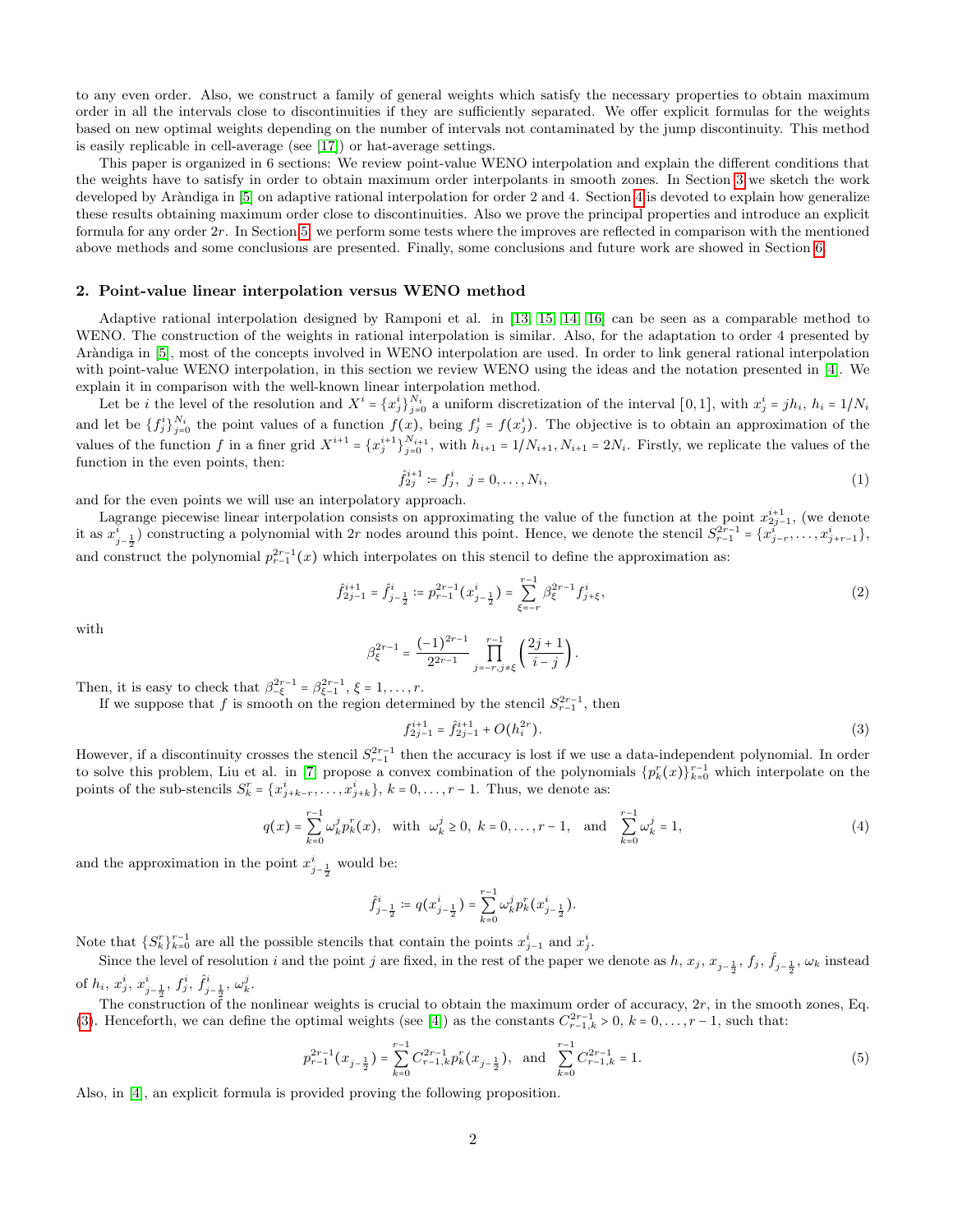<span id="page-2-2"></span>**Proposition 2.1.** (Aràndiga et al.  $[4]$ ) The optimal weights are given by

$$
C_{r-1,k}^{2r-1} = \frac{1}{2^{2r-1}} \binom{2r}{2k+1}, \quad k = 0, \dots, r-1.
$$
 (6)

Hence, if f is smooth in the interval  $[x_{j-r}, x_{j+r-1}]$  and the nonlinear weights satisfy the following condition:

$$
\omega_k^j = C_{r-1,k}^{2r-1} + O(h^m), \ k = 0, \dots, r-1,
$$
\n(7)

with  $m \le r - 1$  then, it can be proved (see [\[4,](#page-12-3) [7\]](#page-12-6)) that

<span id="page-2-1"></span>
$$
f(x_{j-\frac{1}{2}}) - q(x_{j-\frac{1}{2}}) = O(h^{r+m+1}),
$$
\n(8)

then if  $m = r - 1$  the maximum order is obtained.

Typically, see [\[7,](#page-12-6) [4\]](#page-12-3), the nonlinear weights are defined as:

$$
\omega_k^j = \frac{\alpha_k^j}{\sum_{\xi=0}^{r-1} \alpha_\xi^j}, \qquad k = 0, \dots, r-1, \text{ with } \alpha_k^j = \frac{C_{r-1,k}^{2r-1}}{(\varepsilon_h + I_k^j)^t}
$$

being t an integer that ensures maximum order of accuracy near the discontinuities and where  $\varepsilon_h$  is defined in [\[7\]](#page-12-6) as  $\varepsilon = 10^{-6}$ . This is a constant introduced to avoid the null denominators. However, in [\[4\]](#page-12-3), it is proved that the choice of this constant is crucial to obtain the maximum order when  $h$  is small. The authors analyze different examples and determine that it depends on h being  $\varepsilon = h^2$  the suitable value to gain an accuracy approximation. The values  $I_k^j$  are the indicators of the smoothness of the function f in the stencil  $S_k^r$ . Thus, if f is smooth in  $S_k^r$  then  $I_k^j = O(h^2)$  and if there exists a discontinuity in this stencil  $I_k^j = O(1)$ . There are different ways to design these indicators. In Jiang and Shu, [\[7\]](#page-12-6), an indicator of smoothness is defined in cell-average context as:

$$
L_k^j = \sum_{l=1}^r \int_{x_{j-\frac{1}{2}}}^{x_{j+\frac{1}{2}}} h^{2l-1} ((p_k^r)^{(l)}(x))^2 dx.
$$

In [\[1\]](#page-12-0) Amat et al. change this expression in order to detect corner discontinuities. In this paper, we will use one of the three families of smoothness indicators constructed in [\[4\]](#page-12-3) defined as:

<span id="page-2-0"></span>
$$
I_k^{r,j} = \sum_{l=1}^r \int_{x_{j-1}}^{x_j} h^{2l-1} ((p_k^r)^{(l)}(x))^2 dx.
$$
 (9)

In order to make the paper self-contained we show the explicit expressions for  $r = 3$ :

$$
I_{k}^{3,j}=(\delta_{1}^{k})^{2}-2\delta_{1}^{k}\delta_{2}^{k}+2\delta_{1}^{k}\delta_{3}^{k}+\frac{16}{3}\big(\delta_{2}^{k}\big)^{2}-15\delta_{2}^{k}\delta_{3}^{k}+\frac{249}{5}\big(\delta_{3}^{k}\big)^{2},\quad k=0,1,2,
$$

being the coefficients for  $p_0^3$ :

$$
\begin{aligned} \delta_1^0&=-\frac{1}{3}f_{j-3}+\frac{3}{2}f_{j-2}-3f_{j-1}+\frac{11}{6}f_j,\\ \delta_2^0&=-\frac{1}{2}f_{j-3}+2f_{j-2}-\frac{5}{2}f_{j-1}+f_j,\\ \delta_3^0&=-\frac{1}{6}f_{j-3}+\frac{1}{2}f_{j-2}-\frac{1}{2}f_{j-1}+\frac{1}{6}f_j, \end{aligned}
$$

for  $p_1^3$ :

$$
\delta_1^1 = \frac{1}{6} f_{j-2} - f_{j-1} + \frac{1}{2} f_j + \frac{1}{3} f_{j+1},
$$
  
\n
$$
\delta_2^1 = \frac{1}{2} f_{j-1} - f_j + \frac{1}{2} f_{j+1},
$$
  
\n
$$
\delta_3^1 = -\frac{1}{6} f_{j-2} + \frac{1}{2} f_{j-1} - \frac{1}{2} f_j + \frac{1}{6} f_{j+1},
$$

and for  $p_2^3$ :

$$
\delta_1^2 = -\frac{1}{3}f_{j-1} - \frac{1}{2}f_j + f_{j+1} - \frac{1}{6}f_{j+2},
$$
  
\n
$$
\delta_2^2 = \frac{1}{2}f_{j-1} - f_j + \frac{1}{2}f_{j+1},
$$
  
\n
$$
\delta_3^2 = -\frac{1}{6}f_{j-1} + \frac{1}{2}f_j - \frac{1}{2}f_{j+1} + \frac{1}{6}f_{j+2},
$$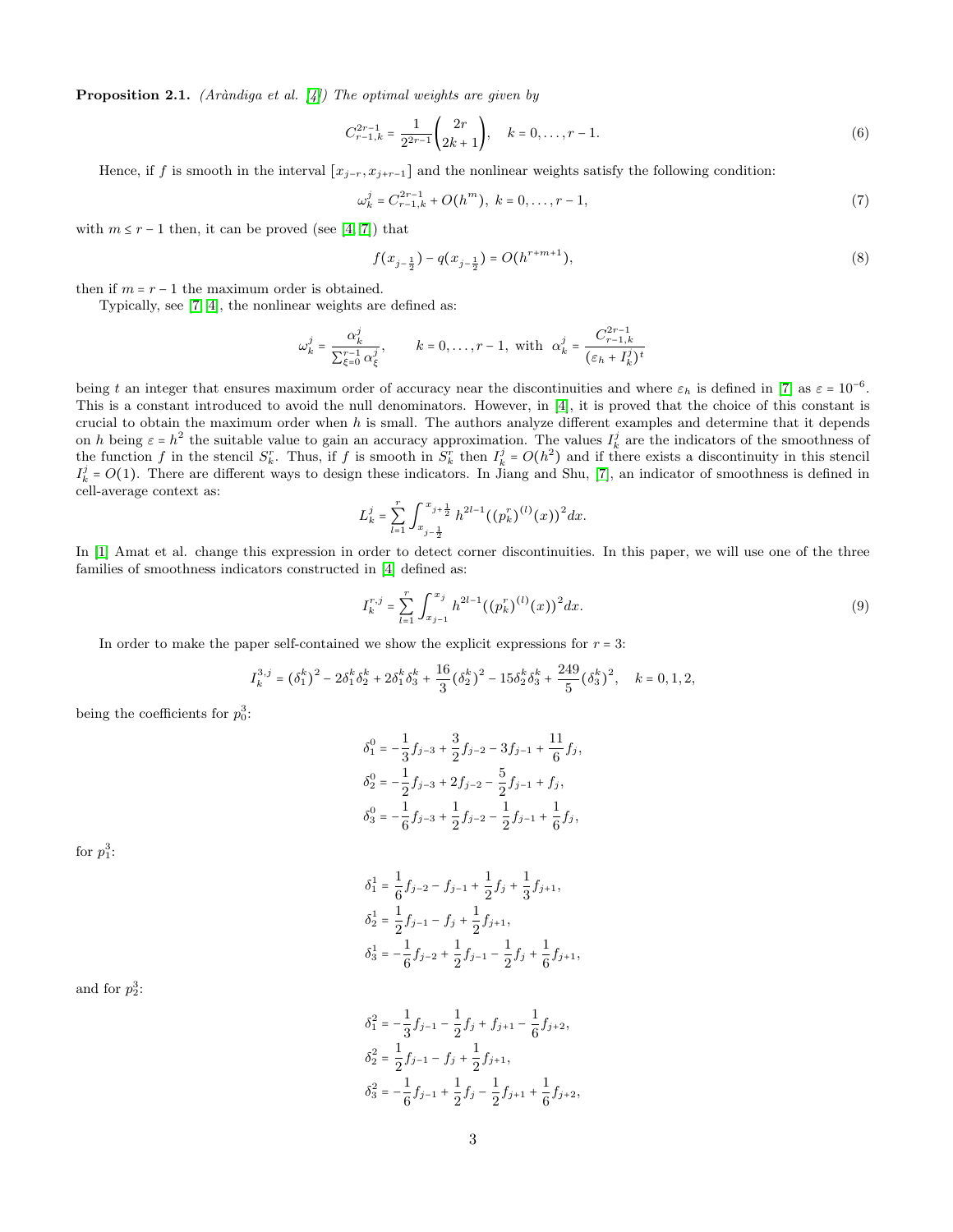An for  $r = 4$ ,

$$
I_{k}^{4,j} = \frac{1748}{35} (\delta_{1}^{k})^{2} + \frac{83}{15} (\delta_{2}^{k})^{2} + \frac{4}{3} (\delta_{3}^{k})^{2} + (\delta_{4}^{k})^{2} - \frac{46}{3} \delta_{1}^{k} \delta_{2}^{k} + \frac{12}{5} \delta_{1}^{k} \delta_{3}^{k} - \frac{1}{2} \delta_{1}^{k} \delta_{4}^{k} - \frac{5}{2} \delta_{2}^{k} \delta_{3}^{k} + \frac{2}{3} \delta_{2}^{k} \delta_{4}^{k} - \delta_{3}^{k} \delta_{4}^{k}, \quad k = 0, 1, 2, 3,
$$

being the coefficients for  $p_0^4$ :

$$
\delta_1^0 = \frac{1}{6} (f_j - 4f_{j-1} + 6f_{j-2} - 4f_{j-3} + f_{j-4}),
$$
  
\n
$$
\delta_2^0 = \frac{1}{4} (5f_j - 18f_{j-1} + 24f_{j-2} - 14f_{j-3} + 3f_{j-4}),
$$
  
\n
$$
\delta_3^0 = \frac{1}{12} (35f_j - 104f_{j-1} + 114f_{j-2} - 56f_{j-3} + 11f_{j-4}),
$$
  
\n
$$
\delta_4^0 = \frac{1}{12} (25f_j - 48f_{j-1} + 36f_{j-2} - 16f_{j-3} + 3f_{j-4}),
$$

for  $p_1^4$ :

$$
\delta_1^1 = \frac{1}{6} (f_{j+1} - 4f_j + 6f_{j-1} - 4f_{j-2} + f_{j-3}),
$$
  
\n
$$
\delta_2^1 = \frac{1}{4} (3f_{j+1} - 10f_j + 12f_{j-1} - 6f_{j-2} + f_{j-3}),
$$
  
\n
$$
\delta_3^1 = \frac{1}{12} (11f_{j+1} - 20f_j + 6f_{j-1} + 4f_{j-2} - f_{j-3}),
$$
  
\n
$$
\delta_4^1 = \frac{1}{12} (3f_{j+1} + 10f_j - 18f_{j-1} + 6f_{j-2} - f_{j-3}),
$$

for  $p_2^4$ :

$$
\delta_1^2 = \frac{1}{6} (f_{j+2} - 4f_{j+1} + 6f_j - 4f_{j-1} + f_{j-2}),
$$
  
\n
$$
\delta_2^2 = \frac{1}{4} (f_{j+2} - 2f_{j+1} + 2f_{j-1} - f_{j-2}),
$$
  
\n
$$
\delta_3^2 = \frac{1}{12} (-f_{j+2} + 16f_{j+1} - 30f_j + 16f_{j-1} - f_{j-2}),
$$
  
\n
$$
\delta_4^2 = \frac{1}{12} (-f_{j+2} + 8f_{j+1} - 8f_{j-1} + f_{j-2}),
$$

and for  $p_3^4$ :

$$
\delta_1^3 = \frac{1}{6} (f_{j+3} - 4f_{j+2} + 6f_{j+1} - 4f_j + f_{j-1}),
$$
  
\n
$$
\delta_2^3 = \frac{1}{4} (-f_{j+3} + 6f_{j+2} - 12f_{j+1} + 10f_j - 3f_{j-1}),
$$
  
\n
$$
\delta_3^3 = \frac{1}{12} (-f_{j+3} + 4f_{j+2} + 6f_{j+1} - 20f_j + 11f_{j-1}),
$$
  
\n
$$
\delta_4^3 = \frac{1}{12} (f_{j+3} - 6f_{j+2} + 18f_{j+1} - 10f_j - 3f_{j-1}).
$$

# <span id="page-3-0"></span>3. Point-value adaptive rational interpolation

In this section we introduce the rational interpolation proposed by S. Carrato and G. Ramponi [\[13\]](#page-12-12) in the point-value setting. This is a second order nonlinear interpolatory technique, [\[2\]](#page-12-1). It consists on obtaining an approximation of the value  $f_{j-\frac{1}{2}}$  by a weighted average between  $f_{j-1}$  and  $f_j$ , i.e.

$$
\hat{f}_{j-\frac{1}{2}} = \omega_0 f_{j-1} + \omega_1 f_j, \text{ with } \omega_0 + \omega_1 = 1.
$$

In this case, the polynomials chosen are of degree 0 since  $f_j = p_j^0(x_j)$  and  $f_{j-1} = p_{j-1}^0(x_{j-1})$ . This is not exactly a WENO interpolation because of the sub-stencils do not contain the points  $x_{j-1}$  and  $x_j$  but the construction is similar. In [\[13\]](#page-12-12), two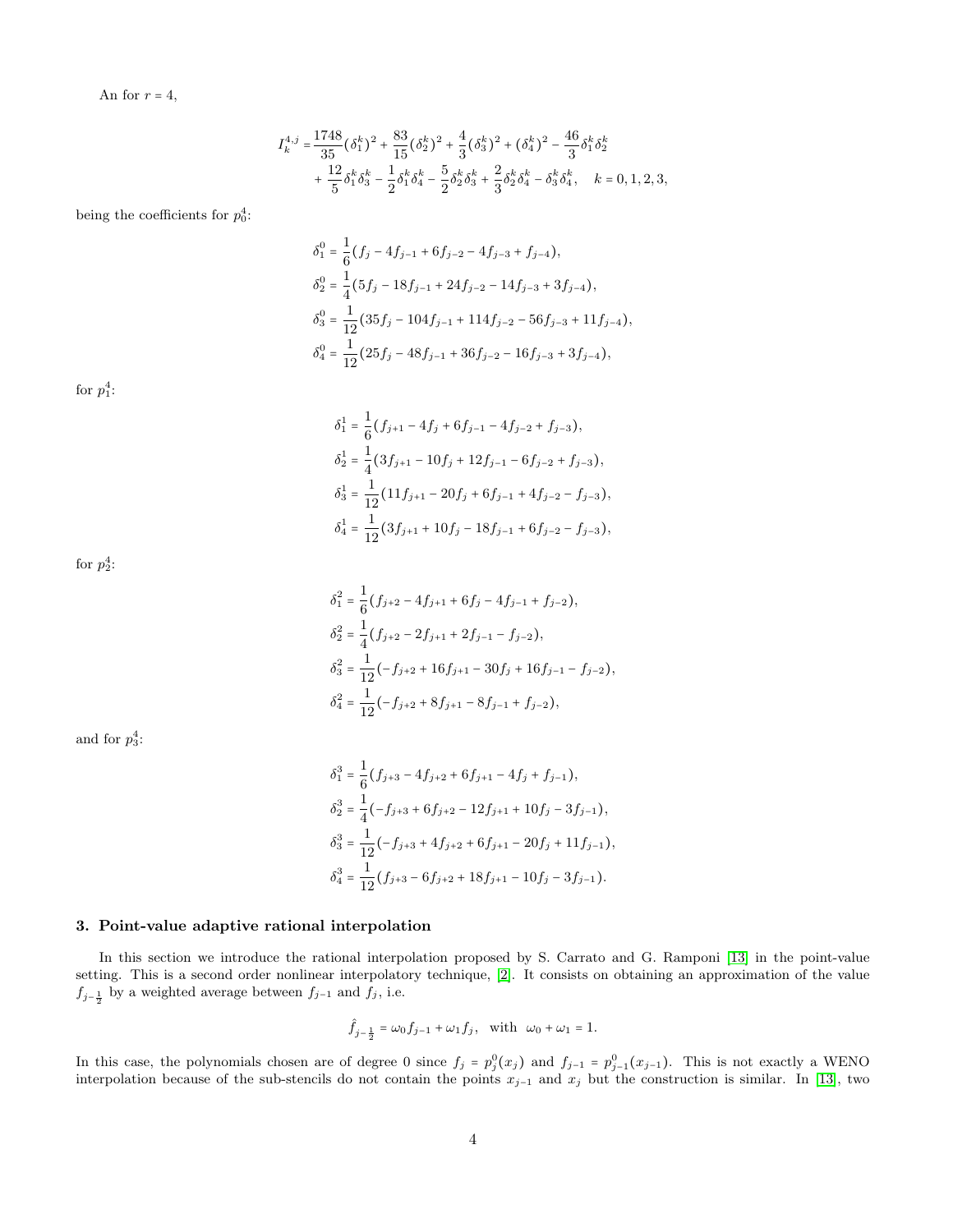<span id="page-4-0"></span>
$$
\begin{array}{c}\n\begin{array}{c}\nS_2^3 \\
S_1^3 \\
\hline\n\end{array} \\
\hline\n\end{array}
$$
\n
$$
\begin{array}{c}\nS_3^3 \\
\hline\n\end{array}
$$
\n
$$
\begin{array}{c}\n\downarrow \\
\hline\nS_0^3 \\
\hline\n\end{array}
$$
\n
$$
\begin{array}{c}\n\downarrow \\
\hline\nS_1^2 \\
\hline\n\end{array}
$$
\n
$$
\begin{array}{c}\nS_2^3 \\
\hline\n\end{array}
$$
\n
$$
\begin{array}{c}\n\downarrow \\
\hline\nS_1^4 \\
\hline\n\end{array}
$$
\n
$$
\begin{array}{c}\nS_2^4 \\
\hline\n\end{array}
$$

Figure 1: Stencils and possible sub-stencils used when  $r = 3$  and any discontinuity does not cross the stencil  $S_2^5$  the optimal weights are the values  $C_k^5$  plus values of order 2 or higher, with  $k = 0, 1, 2$ .

families of weights are proposed. We denote them as:

$$
\omega_{1,0} = \frac{1 + \alpha (f_{j-1} - f_{j+1})^2}{2 + \alpha ((f_{j-2} - f_j)^2 + (f_{j-1} - f_{j+1})^2)},
$$
  

$$
\omega_{1,1} = \frac{1 + \alpha (f_{j-2} - f_j)^2}{2 + \alpha ((f_{j-2} - f_j)^2 + (f_{j-1} - f_{j+1})^2)},
$$
\n(10)

and

$$
\omega_{2,0} = \frac{1 + \alpha((f_{j-1} - f_{j+1})^2 + (f_i - f_{j+1})^2)}{2 + \alpha(\sum_{s=0}^1((f_{j-1} - f_{j+1-ss})^2 + (f_j - f_{j+1-ss})^2))},
$$
  
\n
$$
\omega_{2,1} = \frac{1 + \alpha((f_{j-1} - f_{j-2})^2 + (f_j - f_{j-2})^2)}{2 + \alpha(\sum_{s=0}^1((f_{j-1} - f_{j+1-ss})^2 + (f_j - f_{j+1-ss})^2))},
$$
\n(11)

where  $\alpha$  is a parameter. If f is smooth in  $[x_{j-2}, x_{j+1}]$  then the following property is true (see [\[2\]](#page-12-1)):

$$
\hat{f}_{j-\frac{1}{2}} = \omega_{s,0} f_{j-1} + \omega_{s,1} f_j = f(x_{j-\frac{1}{2}}) + O(h^2), \ s = 1, 2. \tag{12}
$$

Furthermore, Aràndiga presents in [\[2\]](#page-12-1), rational interpolation of order four  $(r = 2)$  as a modification in the design of the weights of WENO method. Thus, he calculates an approximation:

$$
\hat{f}_{j-\frac{1}{2}} = \omega_{3,0} p_0^2(x_{j-\frac{1}{2}}) + \omega_{3,1} p_1^2(x_{j-\frac{1}{2}}),\tag{13}
$$

with the weights defined as:

$$
\omega_{3,k} = \frac{\alpha_{3,k}}{\alpha_{3,0} + \alpha_{3,1}}, \quad \alpha_{3,k} = \frac{1/2}{(\epsilon + I_k^{2,j})^t}, \quad k = 0, 1,
$$

where  $I_k^{2,j}$  are the smoothness indicator defined in Eq. [\(9\)](#page-2-0). Based in these weights, in [\[2\]](#page-12-1), the following nonlinear weights are proposed:

$$
\omega_{4,k} = \frac{\alpha_{4,k}}{\alpha_{4,0} + \alpha_{4,1}}, \quad \alpha_{4,k} = 1 + h^{-2t} (I_k^{2,j})^t, \quad k = 0, 1.
$$

Using these ideas we construct a general way to obtain rational interpolation for any order 2r. In this generalization, we design the new weights in order to satisfy the condition showed in Eq. [\(7\)](#page-2-1). Also, we adapt them to the different optimal weights depending on the situation of the discontinuity. To explain the procedure with more clarity, let us start with the example  $r = 3$ and in Section [4,](#page-6-0) we perform the general case.

### <span id="page-4-1"></span>3.1. Design of new nonlinear weights: The case  $r = 3$

In this section, we construct a family of weights that tend to the different optimal weights depending on the interval which contains the discontinuity. We explain the design of the weights for the case  $r = 3$ , i.e. using 6 points.

Let's start with the stencil  $S_2^5 = \{x_{j-3}, x_{j-2}, x_{j-1}, x_j, x_{j+1}, x_{j+2}\}$ , and sub-stencils  $S_0^3 = \{x_{j-3}, x_{j-2}, x_{j-1}, x_j\}$ ,  $S_1^3 = \{x_{j-2}, x_{j-1}, x_j, x_{j+1}\}$ ,  $S_2^3 = \{x_{j-1}, x_j, x_{j+1}, x_{j+2}\}, S_1^4 = \{x_{j-3}, x_{j-2}, x_{j-1}, x_j, x_{j+1}\}, S_2^4 = \{x_{j-2}, x_{j-1}, x_j, x_{j+1}, x_{j+2}\}$  to construct the interpolatory polynomials  $p_2^5(x)$ ,  $p_0^3(x)$ ,  $p_1^3(x)$ ,  $p_2^3(x)$ ,  $p_1^4(x)$ ,  $p_2^4(x)$  respectively.

Then, we can express all the approximations using the above polynomials as a linear convex combination of the approximation obtained using polynomials of degree 3. For this, we define the following concept that we use throughout all the paper.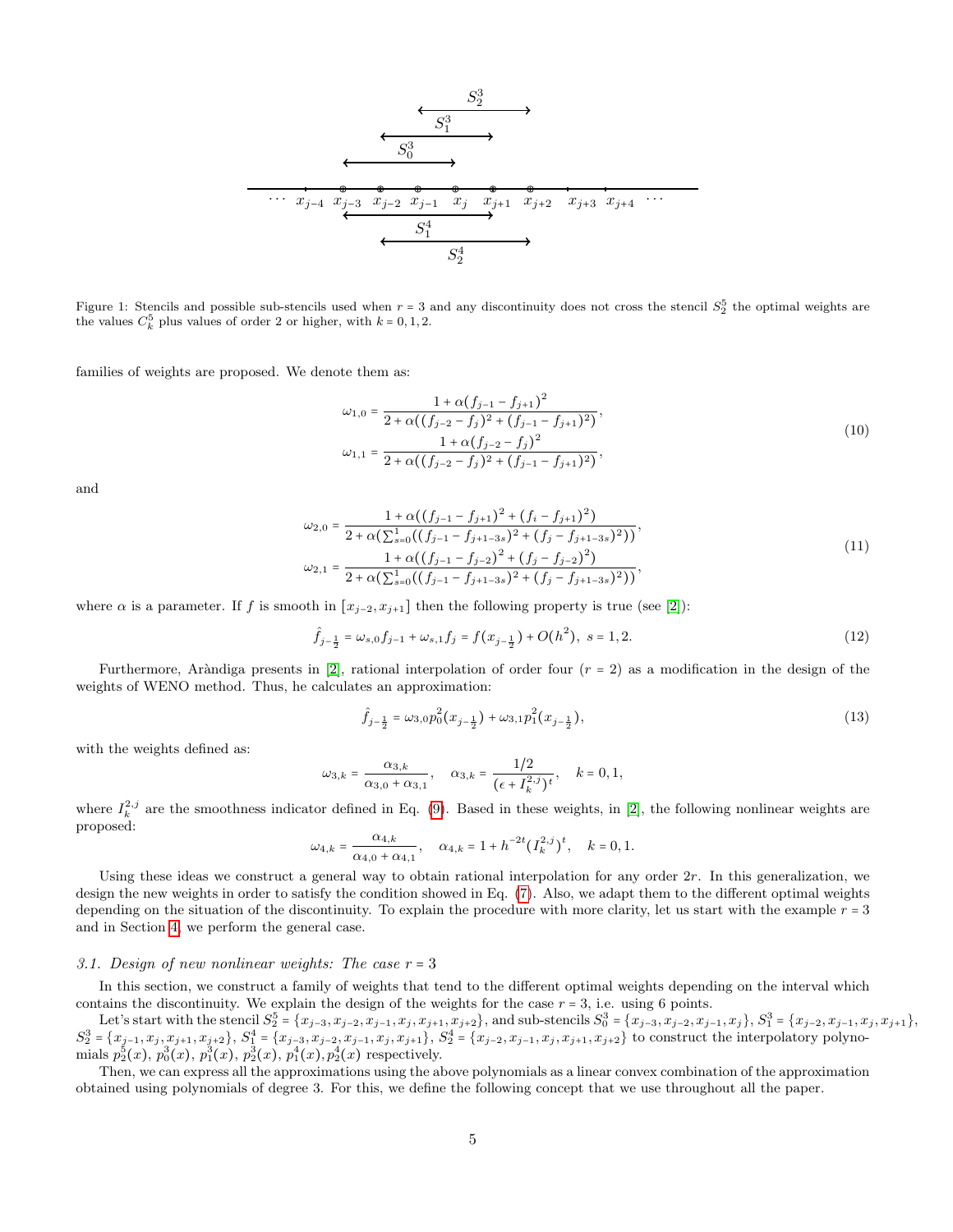<span id="page-5-3"></span>**Definition 3.1.** With the notation used during all the paper. Let be  $r \le a \le 2r - 1$  and  $a - r \le b \le r - 1$  then the  $(a, b)$ -optimal weights are the values  $C_{b,k}^a$ ,  $k = 0, \ldots, a - r$ , that satisfy:

$$
p_b^a\big(x_{j-\frac{1}{2}}\big)=\sum_{k=0}^{a-r}C_{b,k}^a p_k^r\big(x_{j-\frac{1}{2}}\big), \quad \text{ with }\quad \sum_{k=0}^{a-r}C_{b,k}^a=1.
$$

Note that  $(2r-1, r-1)$ -optimal weights are the classical optimal weights defined in Prop. [2.1.](#page-2-2) In the particular case of  $r = 3$ , we get:

$$
p_2^5(x_{j-\frac{1}{2}}) = C_{2,0}^5 p_0^3(x_{j-\frac{1}{2}}) + C_{2,1}^5 p_1^3(x_{j-\frac{1}{2}}) + C_{2,2}^5 p_2^3(x_{j-\frac{1}{2}}),
$$

with  $C_{2,0}^5 = C_{2,2}^5 = \frac{3}{16}$  and  $C_{2,1}^5 = \frac{5}{8}$  by Prop. [2.1.](#page-2-2) Again, it is easy to calculate that

$$
p_1^4(x_{j-\frac{1}{2}}) = C_{1,0}^4 p_0^3(x_{j-\frac{1}{2}}) + C_{1,1}^4 p_1^3(x_{j-\frac{1}{2}})
$$
  

$$
p_2^4(x_{j-\frac{1}{2}}) = C_{2,1}^4 p_1^3(x_{j-\frac{1}{2}}) + C_{2,2}^4 p_2^3(x_{j-\frac{1}{2}})
$$

being  $C_{1,0}^4 = C_{2,2}^4 = \frac{3}{8}$  and  $C_{1,1}^4 = C_{2,1}^4 = \frac{5}{8}$ , and obviously  $C_{k,k}^3 = 1$  $C_{k,k}^3 = 1$ ,  $k = 0,1,2$ . In Fig. 1 we sketch these sub-stencils for  $r = 3$ . Depending on the position of the discontinuity the nonlinear weights will have a negligible influence or will be the  $(a, b)$ -optimal weights plus elements of order  $O(h^2)$  or higher. Thus, we define:

$$
\omega_k = \frac{\alpha_k}{\alpha_0 + \alpha_1 + \alpha_2}, \quad k = 0, 1, 2,
$$

with

$$
\alpha_0 = C_{3,0}^5 + h^{-t} \left( C_{1,0}^4 J_2 + C_{0,0}^3 J_1 \right) = \frac{3}{16} + h^{-t} \left( \frac{3}{8} J_2 + J_1 \right),
$$
  
\n
$$
\alpha_1 = C_{3,1}^5 + h^{-t} \left( C_{1,1}^4 J_2 + C_{2,1}^4 J_{-2} \right) = \frac{5}{8} + h^{-t} \left( \frac{5}{8} J_2 + \frac{5}{8} J_{-2} \right),
$$
  
\n
$$
\alpha_2 = C_{3,2}^5 + h^{-t} \left( C_{2,2}^4 J_{-2} + C_{2,2}^3 J_{-1} \right) = \frac{3}{16} + h^{-t} \left( \frac{3}{8} J_{-2} + J_{-1} \right),
$$
\n(14)

being

$$
J_{\xi} = |f_{j+\xi} - f_{j+\xi-1}|^{2t}, \quad \xi = -2, \dots, 2.
$$
 (15)

In order to ensure the maximum order of accuracy we will take  $t = 2r-1$ , in this case  $t = 5$ . We can rewrite the above expressions as:  $\sqrt{I}$ 

<span id="page-5-0"></span>
$$
\begin{pmatrix} \alpha_0 \\ \alpha_1 \\ \alpha_2 \end{pmatrix} = \begin{pmatrix} 3/16 \\ 5/8 \\ 3/16 \end{pmatrix} + h^{-t} \begin{pmatrix} 3/8 & 1 & 0 & 0 \\ 5/8 & 0 & 0 & 5/8 \\ 0 & 0 & 1 & 3/8 \end{pmatrix} \begin{pmatrix} J_2 \\ J_1 \\ J_{-1} \\ J_{-2} \end{pmatrix}.
$$
 (16)

With these definitions we analyze the following different situations respect to the discontinuity:

1. If f is smooth in the interval  $[x_{j-3}, x_{j+2}]$  then the nonlinear weights are the optimal weights defined in Eq. [\(7\)](#page-2-1) plus elements of order  $h^5$ , i.e.,

$$
\omega_k = C_{3,k}^5 + O(h^t), \quad k = 0, 1, 2,
$$
\n(17)

this is easy to prove from  $J_{\xi} = O(h^{2t}), \xi = -2, \ldots, 2$ , (see Prop. [4.2](#page-7-0) below).

2. If f has a discontinuity at the interval  $[x_{j-3}, x_{j-2}]$  and it is smooth in the rest of the intervals then the stencil  $S_2^4$  does not contain any discontinuity. Hence, the nonlinear weights will be (4, 2)-optimal weights plus elements of order 5. In particular, in Section [4](#page-6-0) we prove that

<span id="page-5-1"></span>
$$
\omega_k = \begin{cases} C_{2,k}^4 + O(h^t), & k = 1, 2; \\ O(h^t), & k = 0. \end{cases}
$$
 (18)

- 3. If f has a discontinuity at the interval  $[x_{j+1}, x_{j+2}]$  and it is smooth at the stencil  $S_1^4$ , the situation is similar to the case 2. Thus, we prove that the nonlinear weights are (4, 1)-optimal weights plus elements of order 5.
- <span id="page-5-2"></span>4. Finally, if f has a discontinuity at the interval  $[x_j, x_{j+1}]$  or  $[x_{j-2}, x_{j-1}]$  then the maximum order obtained is  $r + 1 = 4$ , we get

$$
\omega_k = \begin{cases} C_{2,k}^3 + O(h^t) = 1 + O(h^t), & k = 2; \\ O(h^t), & k = 0, 1. \end{cases}
$$
 (19)

With these results we can prove the following theorem.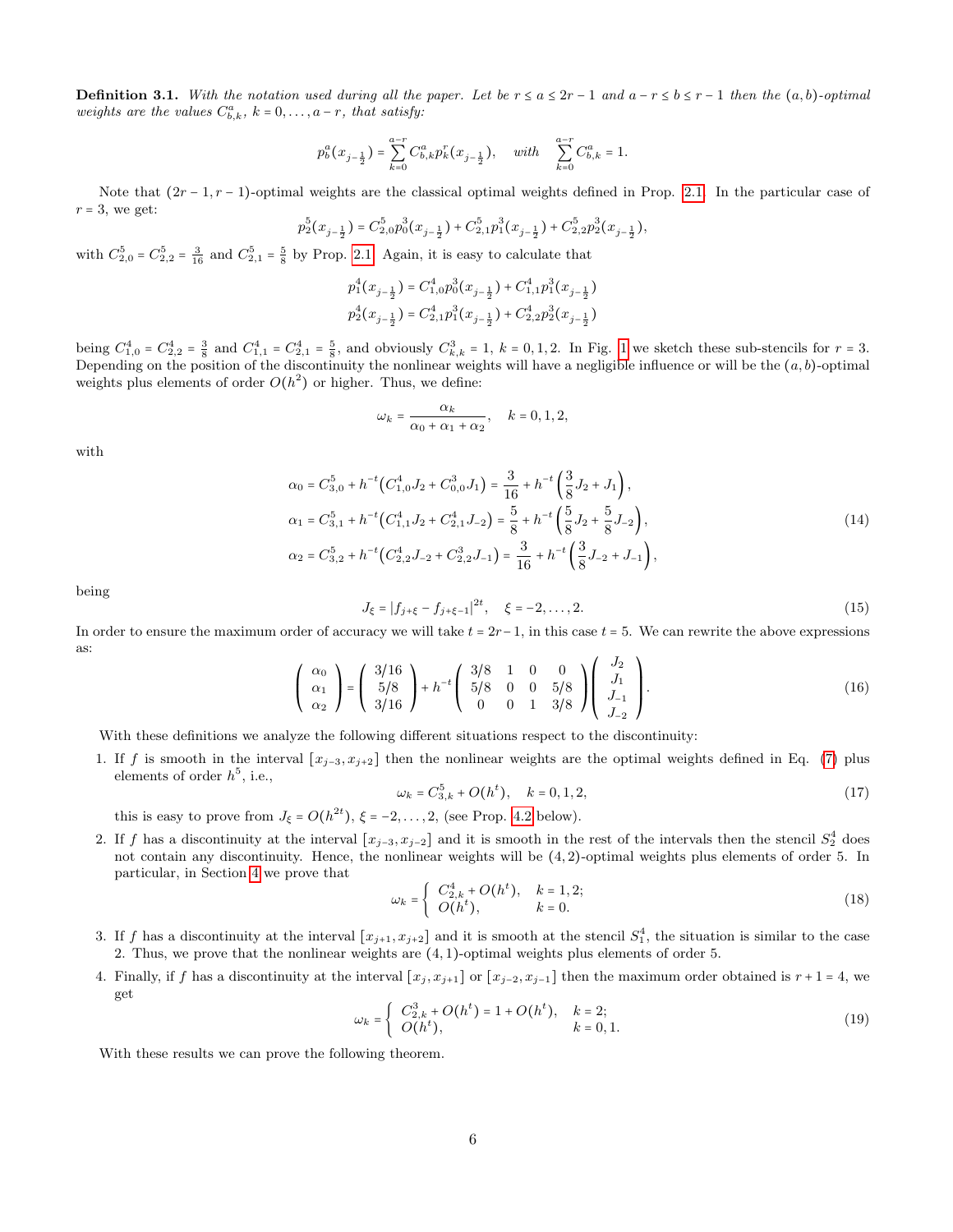Theorem 3.1. If f is smooth in  $[x_{j-1}, x_j]$ , then

$$
\hat{f}_{j-\frac{1}{2}} - f_{j-\frac{1}{2}} = \begin{cases}\nO(h^6), & \text{if } f \text{ is smooth in } [x_{j-3}, x_{j+2}]; \\
O(h^5), & \text{if } f \text{ has a discontinuity at } [x_{j-3}, x_{j-2}] \text{ or } [x_{j+1}, x_{j+2}]; \\
O(h^4), & \text{if } f \text{ has a discontinuity at } [x_{j-2}, x_{j-1}] \text{ or } [x_j, x_{j+1}].\n\end{cases} (20)
$$

*Proof.* We suppose that f is smooth in  $[x_{j-3}, x_{j+2}]$ , then

$$
p_3^5(x_{j-\frac{1}{2}}) = f_{j-\frac{1}{2}} + O(h^6), \quad p_k^3(x_{j-\frac{1}{2}}) = f_{j-\frac{1}{2}} + O(h^4), \quad k = 0, 1, 2,
$$

and using Eq. [\(17\)](#page-5-0) we can obtain the order of accuracy:

$$
\sum_{k=0}^{2} \omega_k p_k^3(x_{j-\frac{1}{2}}) - p_3^5(x_{j-\frac{1}{2}}) = \sum_{k=0}^{2} \omega_k p_k^3(x_{j-\frac{1}{2}}) - \sum_{k=0}^{2} C_k^{j+3.5} p_k^3(x_{j-\frac{1}{2}})
$$
  

$$
= \sum_{k=0}^{2} (\omega_k - C_{3,k}^5) p_k^3(x_{j-\frac{1}{2}}) = \sum_{k=0}^{2} (\omega_k - C_{3,k}^5) (p_k^3(x_{j-\frac{1}{2}}) - f_{i-\frac{1}{2}})
$$
  

$$
= O(h^t) \cdot O(h^4) = O(h^{t+4}).
$$

Secondly we suppose that f has a discontinuity at  $[x_{j+1}, x_{j+2}]$  (analogously for  $[x_{j-3}, x_{j-2}]$ ). Since:

$$
p_1^4(x_{j-\frac{1}{2}}) = f_{j-\frac{1}{2}} + O(h^5),
$$

and, by Eq. [\(18\)](#page-5-1), we get

$$
\sum_{k=0}^{2} \omega_k p_k^3 (x_{j-\frac{1}{2}}) - f_{j-\frac{1}{2}} = \sum_{k=0}^{2} \omega_k p_k^3 (x_{j-\frac{1}{2}}) - p_1^4 (x_{j-\frac{1}{2}}) + (f_{j-\frac{1}{2}} - p_1^4 (x_{j-\frac{1}{2}}))
$$
  
\n
$$
= \sum_{k=0}^{2} \omega_k p_k^3 (x_{j-\frac{1}{2}}) - \sum_{k=0}^{1} C_{1,k}^4 p_k^3 (x_{j-\frac{1}{2}}) + (f_{j-\frac{1}{2}} - p_1^4 (x_{j-\frac{1}{2}}))
$$
  
\n
$$
= \sum_{k=0}^{1} (\omega_k - C_{1,k}^4) p_k^3 (x_{j-\frac{1}{2}}) + \omega_2 p_2^3 (x_{j-\frac{1}{2}}) + (f_{j-\frac{1}{2}} - p_1^4 (x_{j-\frac{1}{2}}))
$$
  
\n
$$
= \sum_{k=0}^{1} (\omega_k - C_{1,k}^4) (p_k^3 (x_{j-\frac{1}{2}}) - f_{j-\frac{1}{2}}) + \omega_2 (p_2^3 (x_{j-\frac{1}{2}}) - f_{j-\frac{1}{2}})
$$
  
\n
$$
+ (f_{j-\frac{1}{2}} - p_1^4 (x_{j-\frac{1}{2}}))
$$
  
\n
$$
= O(h^4) O(h^4) + O(h^4) O(1) + O(h^5) = O(h^5).
$$

Finally, if f has a discontinuity at  $[x_j, x_{j+1}]$  (analogously for  $[x_{j-2}, x_{j-1}]$ ), by Eq. [\(19\)](#page-5-2), we obtain

$$
\sum_{k=0}^{2} \omega_k p_k^3(x_{j-\frac{1}{2}}) - f_{j-\frac{1}{2}} = \omega_0(p_k^3(x_{j-\frac{1}{2}}) - f_{j-\frac{1}{2}}) + \sum_{k=1}^{2} \omega_k(p_k^3(x_{j-\frac{1}{2}}) - f_{j-\frac{1}{2}})
$$
  
=  $O(1)O(h^4) + O(h^t)O(1) = O(h^4)$ .

Following the scheme presented for the case  $r = 3$ , we generalize for any order  $2r$ .

# <span id="page-6-0"></span>4. Design of new nonlinear weights: The case 2r

For the case 2r, we consider the stencil  $S_{r-1}^{2r-1}$  and  $\{S_b^{l+r-1}, l-1 \le b \le r-1\}_{l=1}^{r-1}$  to perform the interpolatory polynomials  $p_{r-1}^{2r-1}$  and  $p_b^{r+l-1}$  respectively. We give an explicit form for determined

<span id="page-6-2"></span>**Theorem 4.1.** With the notation used in this section, let be  $1 \leq l \leq r$ , then the  $(r+l-1,b)$ -optimal weights, defined in Def. [3.1,](#page-5-3) with  $b = l - 1, l$  are given by:

<span id="page-6-1"></span>
$$
C_{l-1,k}^{r+l-1} = \frac{1}{2^{2l}} \left(\frac{r+l}{l}\right) \left(\frac{l-k}{r-k}\right) {l \choose k} {r \choose k}^{-1} {2l \choose l} {l+r \choose r}^{-1} {2r \choose 2k+1}, \quad 0 \le k \le l,
$$
  

$$
C_{l,k}^{r+l-1} = \frac{1}{2^{2l}} \left(\frac{2l+1}{2r-1}\right) \left(\frac{r+l}{l}\right) \left(\frac{k}{r-k}\right) {l \choose k} {r \choose k}^{-1} {2l \choose l} {l+r \choose r}^{-1} {2r \choose 2k+1}, \quad 0 \le k \le l.
$$
  
(21)

 $\Box$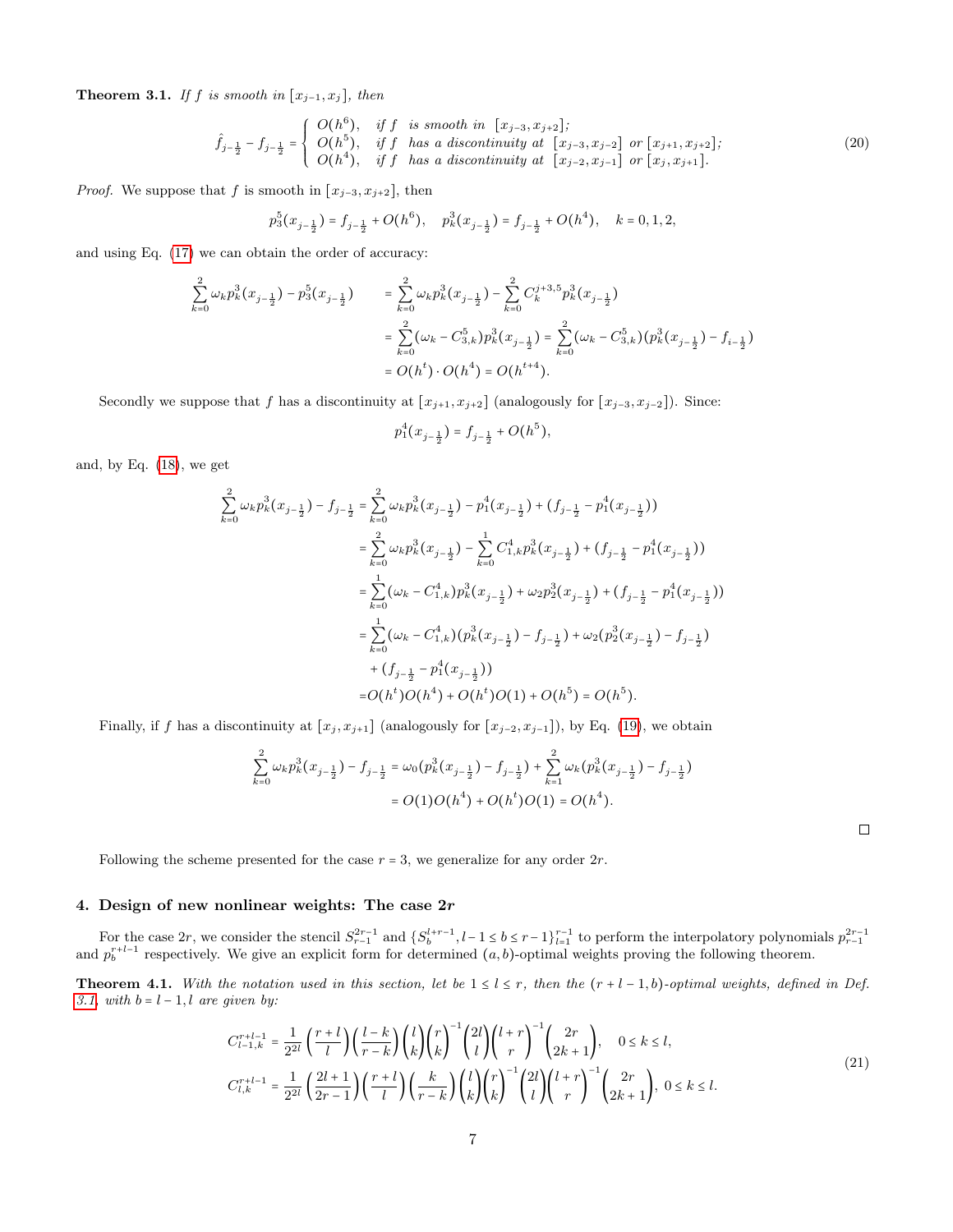*Proof.* We use an induction process on l. For  $l = 1$ , it is evident. We start  $l = 2$ , if we substitute it in Eq. [\(21\)](#page-6-1) we obtain that

$$
\begin{array}{lll}\nC_{1,0}^{r+1}=\frac{3}{2(r+1)},&\nC_{1,1}^{r+1}=\frac{2r-1}{2(r+1)},&\nC_{1,2}^{r+1}=0,\\
C_{2,0}^{r+1}=0,&\nC_{2,1}^{r+1}=\frac{5}{2(r+1)},&\nC_{2,2}^{r+1}=\frac{2r-3}{2(r+1)},\n\end{array}
$$

and by Aitken interpolation we get, let be  $\xi = 1,2$ , then

$$
p_{\xi}^{r+1}(x_{j-\frac{1}{2}}) = \left(\frac{x_{j+\xi} - x_{j-\frac{1}{2}}}{x_{j+\xi} - x_{j-r+\xi-1}}\right) p_{\xi-1}^r(x_{j-\frac{1}{2}}) + \left(\frac{x_{j-\frac{1}{2}} - x_{j-r}}{x_{j+\xi} - x_{j-r+\xi-1}}\right) p_{\xi}^r(x_{j-\frac{1}{2}})
$$
  
\n
$$
= \left(\frac{(j+\xi+1)h - (j-\frac{1}{2})h}{(j+\xi)h - (j-r+\xi-1)h}\right) p_{\xi-1}^r(x_{j-\frac{1}{2}})
$$
  
\n
$$
+ \left(\frac{(j-\frac{1}{2})h - (j-r+\xi-1)h}{(j+\xi)h - (j-r+\xi-1)h}\right) p_{\xi}^r(x_{j-\frac{1}{2}})
$$
  
\n
$$
= \left(\frac{2\xi+1}{2(r+1)}\right) p_{\xi-1}^r(x_{j-\frac{1}{2}}) + \left(\frac{2(r-\xi)+1}{2(r+1)}\right) p_{\xi}^r(x_{j-\frac{1}{2}})
$$
  
\n
$$
= C_{\xi,\xi-1}^{r+1} p_{\xi-1}^r(x_{j-\frac{1}{2}}) + C_{\xi,\xi}^{r+1} p_{\xi}^r(x_{j-\frac{1}{2}}).
$$
 (22)

We suppose that Eq. [\(21\)](#page-6-1) is true with  $2 \le l \le r - 1$ , then by induction hypothesis and by Prop. [2.1](#page-2-2) we have that if  $l = r - 1$ , and  $0\leq k\leq r$  then

<span id="page-7-1"></span>
$$
C_{r-2,k}^{2r-2} = \frac{1}{2^{2(r-1)}} \left(\frac{2r-1}{r-1}\right) \left(\frac{r-1-k}{r-k}\right) \binom{r-1}{k} \binom{r}{k}^{-1} \binom{2r-2}{r-1} \binom{2r-1}{r}^{-1} \binom{2r}{2k+1}
$$
  
\n
$$
= \frac{2(r-1-k)}{2^{2r-1}(r-1)} \binom{2r}{2k+1} = \frac{2(r-1-k)}{r-1} C_{r-1,k}^{2r-1},
$$
  
\n
$$
C_{r-1,k}^{2r-2} = \frac{1}{2^{2(r-1)}} \left(\frac{2r-1}{r-1}\right) \left(\frac{k}{r-k}\right) \binom{r-1}{k} \binom{r}{k}^{-1} \binom{2r-2}{r-1} \binom{2r-1}{r}^{-1} \binom{2r}{2k+1}
$$
  
\n
$$
= \frac{2k}{2^{2r-1}(r-1)} \binom{2r}{2k+1} = \frac{2k}{r-1} C_{r-1,k}^{2r-1}.
$$
  
\n(23)

Using again Aitken interpolation we get

$$
p_{r-1}^{2r-1}(x_{j-\frac{1}{2}}) = \left(\frac{x_{j+r-1} - x_{j-\frac{1}{2}}}{x_{j+r-1} - x_{j-r}}\right) p_{r-2}^{2r-2}(x_{j-\frac{1}{2}}) + \left(\frac{x_{j-\frac{1}{2}} - x_{j-r}}{x_{j+r-1} - x_{j-r}}\right) p_{r-1}^{2r-2}(x_{j-\frac{1}{2}})
$$
  

$$
= \frac{1}{2} p_{r-2}^{2r-2}(x_{j-\frac{1}{2}}) + \frac{1}{2} p_{r-1}^{2r-2}(x_{j-\frac{1}{2}}),
$$
 (24)

thus by Def. [3.1,](#page-5-3) if we substitute the values  $C_{r-2,k}^{2r-2}$  and  $C_{r-1,k}^{2r-2}$  obtained in Eq. [\(23\)](#page-7-1), we have

$$
p_{r-1}^{2r-1}(x_{j-\frac{1}{2}}) = \frac{1}{2} \sum_{k=0}^{r-1} C_{r-2,k}^{2r-2} p_k^r(x_{j-\frac{1}{2}}) + \frac{1}{2} \sum_{k=0}^{r-1} C_{r-1,k}^{2r-2} p_k^r(x_{j-\frac{1}{2}})
$$
  

$$
= \sum_{k=0}^{r-1} C_{r-1,k}^{2r-1} p_k^r(x_{j-\frac{1}{2}}).
$$
 (25)

 $\Box$ 

In order to construct the nonlinear weights with a more accesible notation, we can check the following result.

<span id="page-7-0"></span>Proposition 4.2. With the notation used in this section,

$$
C_{l-1,k}^{r+l-1} = C_{r-1,r-1-k}^{r+l-1}, \quad 1 \le l \le r-1, \quad 0 \le k \le l-1.
$$
 (26)

Then, we define the new nonlinear weights as:

<span id="page-7-3"></span>
$$
\omega_k = \frac{\alpha_k}{\sum_{\xi=0}^{r-1} \alpha_{\xi}}, \quad 0 \le k \le r-1,
$$
\n(27)

<span id="page-7-2"></span>with

$$
\alpha_k = C_{r-1,k}^{2r-1} + h^{-t} \sum_{l=k+1}^{r-1} C_{l-1,k}^{r+l-1} J_l + h^{-t} \sum_{l=0}^{k-1} C_{r-1,k}^{2r-l-2} J_{-r+1+l},\tag{28}
$$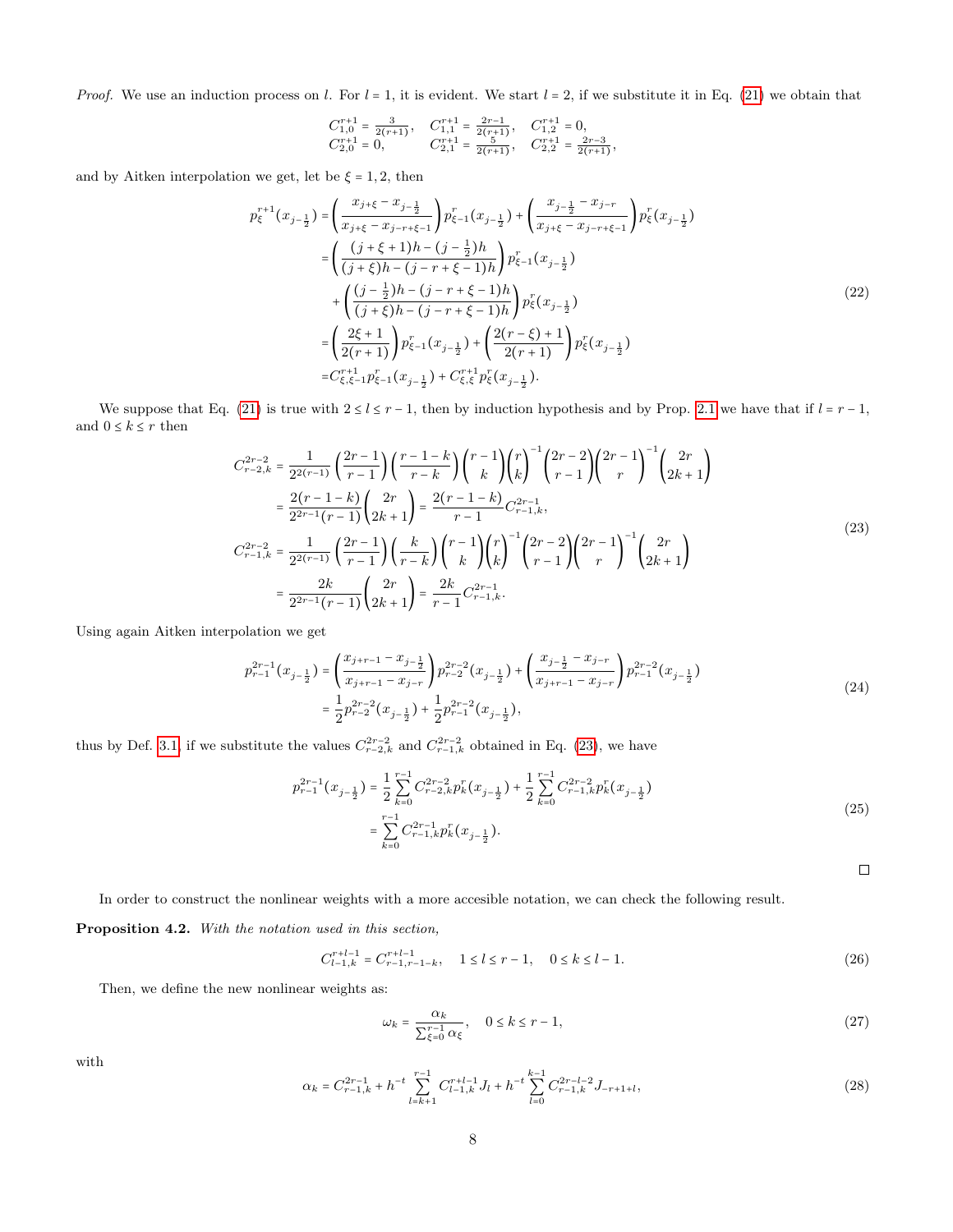being

$$
J_k = |f_{j+k} - f_{j+k-1}|^{2t}, \quad k = -r+1, \ldots, r-1.
$$

As we have mentioned in Section [3.1,](#page-4-1) we take  $t = 2r - 1$ . In matricial form, if we denote as  $|| \cdot ||_{\ell^1}$  the  $\ell^1$ -vector norm and

$$
\mathbb{A}^r = (\alpha_0, \alpha_1, ..., \alpha_{r-2}, \alpha_{r-1})^T,
$$
  
\n
$$
\mathbb{O}^r = (C_{r-1,0}^{2r-1}, C_{r-1,1}^{2r-1}, ..., C_{r-1,r-2}^{2r-1}, C_{r-1,r-1}^{2r-1})^T,
$$
  
\n
$$
\mathbb{J}^r = (J_{r-1}, J_{r-2}, ..., J_1, J_{-1}, ..., J_{-r+2}, J_{-r+1})^T,
$$
  
\n
$$
\mathbb{W}^r = (\omega_0, \omega_1, ..., \omega_{r-2}, \omega_{r-1})^T,
$$

we get

$$
\mathbb{W}^r = \frac{\mathbb{A}^r}{\|\mathbb{A}^r\|_{\ell^1}}, \quad \text{with}
$$
  

$$
\mathbb{A}^r = \mathbb{O}^r + h^{-t} (A^r | \tilde{A}^r) \mathbb{J}^r,
$$
 (29)

being  $(A^r | \tilde{A}^r)$  the  $(2r) \times (r-1)$  matrix formed by the  $r \times (r-1)$  matrices following:

$$
A^r=\left(\begin{array}{cccccc} C_{r-20}^{2r-2} & C_{r-30}^{2r-3} & C_{r-4,0}^{2r-4} & \cdots & C_{2,0}^{r+2} & C_{1,0}^{r+1} & C_{0,0}^{r} \\ C_{r-21}^{2r-2} & C_{r-3,1}^{2r-3} & C_{r-4,1}^{2r-4} & \cdots & C_{2,1}^{r+2} & C_{1,1}^{r+1} & 0 \\ C_{r-2,2}^{2r-2} & C_{r-3,2}^{2r-3} & C_{r-4,2}^{2r-4} & \cdots & C_{2,2}^{r+2} & 0 & 0 \\ \vdots & \vdots & \vdots & \vdots & \vdots & \vdots & \vdots & \vdots \\ C_{r-2,r-3}^{2r-2} & C_{r-3,r-4}^{2r-3} & C_{r-4,r-4}^{2r-4} & \cdots & 0 & 0 & 0 \\ C_{r-2,r-3}^{2r-2} & C_{r-3,r-3}^{2r-3} & 0 & \cdots & 0 & 0 & 0 \\ C_{r-2,r-2}^{2r-2} & 0 & 0 & \cdots & 0 & 0 & 0 \\ C_{r-2,r-2}^{2r-2} & 0 & 0 & \cdots & 0 & 0 & 0 \\ 0 & 0 & 0 & \cdots & 0 & 0 & 0 \end{array}\right),
$$

and

$$
\tilde{A}^r=\left(\begin{array}{ccccc} 0 & 0 & 0 & \cdots & 0 & 0 & 0 \\ 0 & 0 & 0 & \cdots & 0 & 0 & C_{r-1,1}^{2r-2} \\ 0 & 0 & 0 & \cdots & 0 & C_{r-1,2}^{2r-3} & C_{r-1,1}^{2r-2} \\ \vdots & \vdots & \vdots & \vdots & \ddots & \vdots & \vdots \\ 0 & 0 & 0 & \cdots & C_{r-1,r-4}^{2r-4} & C_{r-1,2}^{2r-3} & C_{r-1,2}^{2r-2} \\ 0 & 0 & C_{r-1,r-3}^{r+2} & \cdots & C_{r-1,r-4}^{r+2r-4} & C_{r-1,r-4}^{2r-3} & C_{r-1,2}^{2r-2} \\ 0 & C_{r-1,1}^{r+1} & C_{r-1,r-3}^{r+2} & \cdots & C_{r-1,r-3}^{r+2r-4} & C_{r-1,2}^{2r-3} & C_{r-1,2}^{2r-2} \\ C_{r-1,1}^r & C_{r-1,1}^r & C_{r-1,1}^{r+1} & C_{r-1,1}^{r+2} & \cdots & C_{r-1,r-1}^{2r-1} & C_{r-1,1}^{2r-1} & C_{r-1,2}^{2r-2} \end{array}\right).
$$

By Prop. [4.2](#page-7-0) we can rewrite it as:

$$
\tilde{A}^r=\left(\begin{array}{ccccccccc} 0 & 0 & 0 & \cdots & 0 & 0 & 0 & 0 \\ 0 & 0 & 0 & \cdots & 0 & 0 & C_{r-2,r-2}^{2r-2} \\ 0 & 0 & 0 & \cdots & 0 & C_{r-3,r-3}^{2r-3} & C_{r-2,r-3}^{2r-2} \\ \vdots & \vdots & \vdots & \vdots & \ddots & \vdots & \vdots \\ 0 & 0 & 0 & \cdots & C_{r-4,3}^{2r-4} & C_{r-3,3}^{2r-3} & C_{r-2,3}^{2r-2} \\ 0 & 0 & C_{2,2}^{r+4} & C_{r-4,3}^{2r-3} & C_{r-2,3}^{2r-2} \\ 0 & C_{1,1}^{r+1} & C_{2,1}^{r+2} & \cdots & C_{r-4,1}^{2r-4} & C_{r-3,1}^{2r-3} & C_{r-2,1}^{2r-2} \\ C_{0,0}^r & C_{1,0}^{r+1} & C_{2,0}^{r+2} & \cdots & C_{r-4,0}^{2r-4} & C_{r-3,0}^{2r-3} & C_{r-2,0}^{2r-2} \end{array}\right).
$$

We introduce the following propositions as auxiliary results to prove that the obtained order of accuracy is maximum near the discontinuities.

<span id="page-8-0"></span>**Proposition 4.3.** If f is smooth in the interval  $[x_{j-r}, x_{j+r-1}]$  then

$$
\omega_k = C_{r-1,k}^{2r-1} + O(h^t), \quad 0 \le k \le r-1,
$$

with  $t = 2r - 1$ .

*Proof.* By hypothesis, if f is smooth in the interval  $[x_{j-r}, x_{j+r-1}]$  then  $J_{\xi} = O(h^{2t})$ ,  $\xi = -r + 1, \ldots, r - 1$ . Since Eq. [\(28\)](#page-7-2), we obtain:

$$
\sum_{k=0}^{r-1} \alpha_k = 1 + h^{-t} \sum_{l=k+1}^{r-1} J_l + h^{-t} \sum_{l=0}^{k-1} J_{-r+1+l} = 1 + h^{-t} \sum_{l=-r+1, l\neq k}^{r-1} J_l = 1 + O(h^t)
$$
\n(30)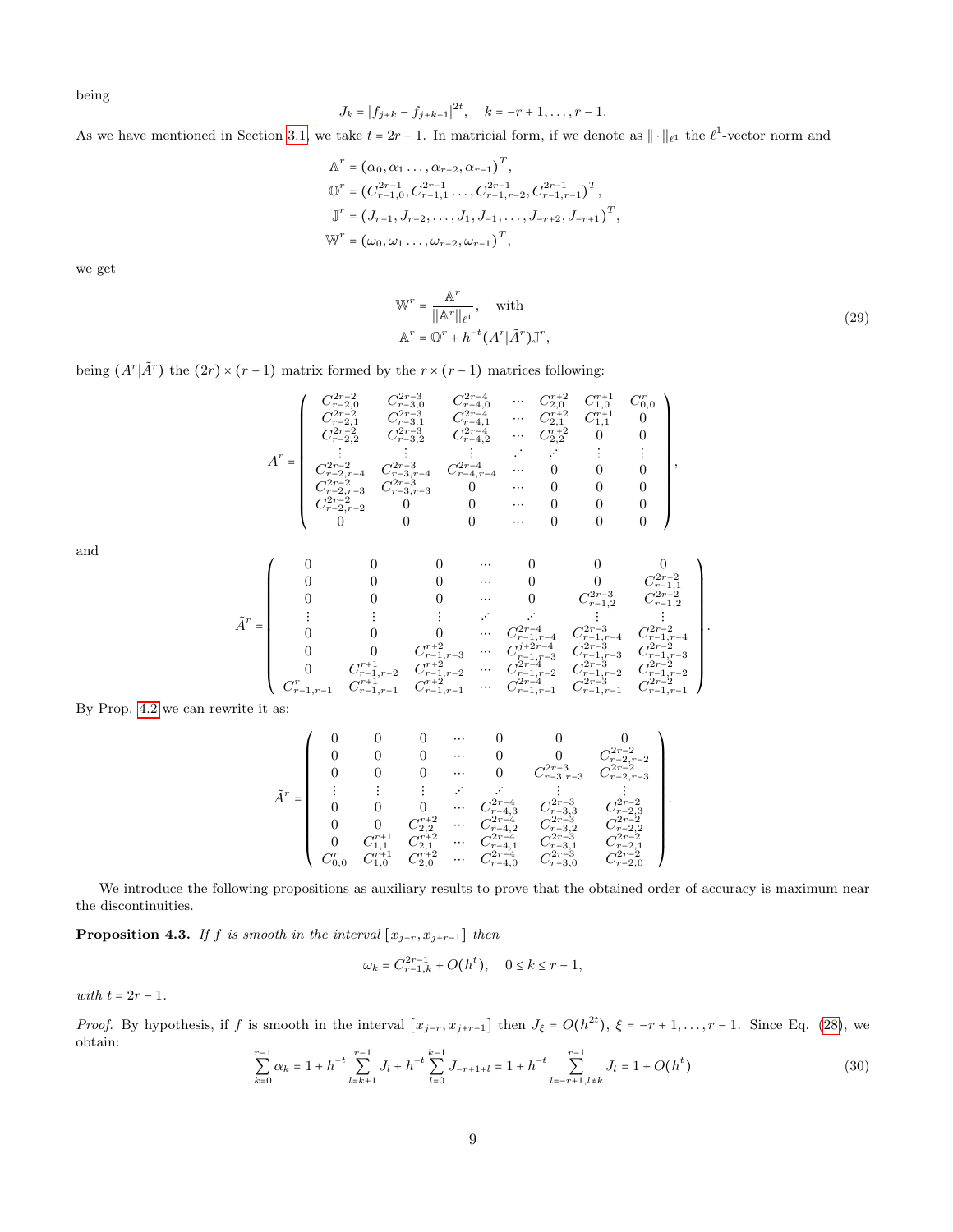then let be  $0\leq k\leq r-1$ 

$$
\alpha_k=C_{r-1,k}^{2r-1}+h^{-t}\sum_{l=k+1}^{r-1}C_{l-1,k}^{r+l-1}J_{l-1}+h^{-t}\sum_{l=0}^{k-1}C_{r-1,k}^{2r-l-2}J_{-r+1+l}=C_{r-1,k}^{2r-1}+O\big(h^{t}\big).
$$

Thus, by Eq.  $(27)$ 

$$
\omega_k = \frac{\alpha_k}{\sum_{\xi=0}^{r-1} \alpha_{\xi}} = \frac{C_{r-1,k}^{2r-1} + O(h^t)}{1 + O(h^t)} = C_{r-1,k}^{2r-1} + O(h^t).
$$

<span id="page-9-0"></span>**Proposition 4.4.** Let be  $1 \le l_0 \le r - 1$ , if f has a discontinuity at the interval  $[x_{j+l_0-1}, x_{j+l_0}]$  and it is smooth in rest of the intervals then

$$
\omega_k = \begin{cases} C_{l_0-1,k}^{r+l_0-1} + O(h^t), & 0 \le k \le l_0 - 1; \\ O(h^t), & l_0 \le k \le r. \end{cases}
$$

with  $t = 2r - 1$ .

*Proof.* Let be a fixed value  $1 \leq l_0 \leq r-1$ , then we denote as  $[J_{l_0}]$  the value of the jump because, by hypothesis, there exists a discontinuity at the interval  $[x_{j+l_0-1}, x_{j+l_0}]$  and let be  $0 \le k \le l_0 - 1$ , then

$$
\alpha_k = C_{r-1,k}^{2r-1} + h^{-t} \sum_{l=k+1}^{r-1} C_{l-1,k}^{r+l-1} J_l + h^{-t} \sum_{l=0}^{k-1} C_{r-1,k}^{2r-l-2} J_{-r+1+l}
$$
  
= 
$$
C_{r-1,k}^{2r-1} + h^{-t} C_{l_0-1,k}^{r+l_0-1} [J_{l_0}] + O(h^t),
$$

and

$$
\sum_{k=0}^{r-1} \alpha_k = 1 + h^{-t} \sum_{k=0}^{l_0-1} C_{l_0-1,k}^{r+l_0-1} [J_{l_0}] + O(h^t) = 1 + h^{-t} [J_{l_0}] + O(h^t),
$$

then

$$
\begin{aligned} \omega_k - C_{l_0-1,k}^{r+l_0-1} &= \frac{\alpha_k}{\sum_{\xi=0}^{r-1}\alpha_\xi} - C_{l_0-1,k}^{r+l_0-1} = \frac{C_{r-1,k}^{2r-1} + h^{-t}C_{l_0-1,k}^{r+l_0-1}\left[J_{l_0}\right] + O\big(h^t\big)}{1 + h^{-t}\left[J_{l_0}\right] + O\big(h^t\big)} - C_{l_0-1,k}^{r+l_0-1} \\ &= \frac{C_{l_0-1,k}^{r+l_0-1}\left[J_{l_0}\right] + h^{t}C_{r-1,k}^{2r-1} + O\big(h^{2t}\big)}{\left[J_{l_0}\right] + h^{t} + O\big(h^{2t}\big)} - C_{l_0-1,k}^{r+l_0-1} = \frac{h^{t}C_{r-1,k}^{2r-1} + O\big(h^{2t}\big)}{\left[J_{l_0}\right] + h^{t} + O\big(h^{2t}\big)} \\ &= O\big(h^t). \end{aligned}
$$

Finally, we suppose that  $l_0 \le k \le r-1$  so, if  $l_0 < k+1 \le l_1 \le r-1$  then  $J_{l_1} = O(h^{2t})$  and if  $0 \le l_2 \le k-1 < r-1$  then  $-r+1+l_2 < 0$ , hence  $J_{l_2} = O(h^{2t})$ .  $\Box$ 

The following proposition is a result similar to Prop. [4.4.](#page-9-0) Both propositions (Props. [4.4](#page-9-0) and [4.5\)](#page-9-1) allow us to prove the next theorem that it is the central result of the paper.

<span id="page-9-1"></span>**Proposition 4.5.** Let be  $1 \leq l_0 \leq r-1$ , if f has a discontinuity at the interval  $[x_{j-l_0-1}, x_{j-l_0}]$  and it is smooth in rest of the intervals then

$$
\omega_k = \begin{cases} O(h^t), & 0 \le k \le r - l_0 - 1; \\ C_{r-1,k}^{r-l_0-1} + O(h^t), & r - l_0 \le k \le r - 1, \end{cases}
$$

with  $t = 2r - 1$ .

<span id="page-9-2"></span>**Theorem 4.6.** Let be  $1 \le l_0 \le r - 1$ , if f is smooth in  $[x_{j-r}, x_{j+r-1}] \setminus \Omega$  and f has a discontinuity at  $\Omega$  then

$$
\hat{f}_{j-\frac{1}{2}} - f_{j-\frac{1}{2}} = \begin{cases} O(h^{2r}), & \text{if } \Omega = \varnothing; \\ O(h^{r+l_0}), & \text{if } \Omega = [x_{j-l_0-1}, x_{j-l_0}] \text{ or } \Omega = [x_{j+l_0-1}, x_{j+l_0}]; \end{cases}
$$
\n(31)

*Proof.* Firstly, if f is smooth in  $[x_{j-r}, x_{j+r-1}]$ , then

$$
p_{r-1}^{2r-1}(x_{j-\frac{1}{2}}) = f_{j-\frac{1}{2}} + O(h^{2r}), \quad p_k^r(x_{j-\frac{1}{2}}) = f_{j-\frac{1}{2}} + O(h^{r+1}), \quad 0 \le k \le r-1,
$$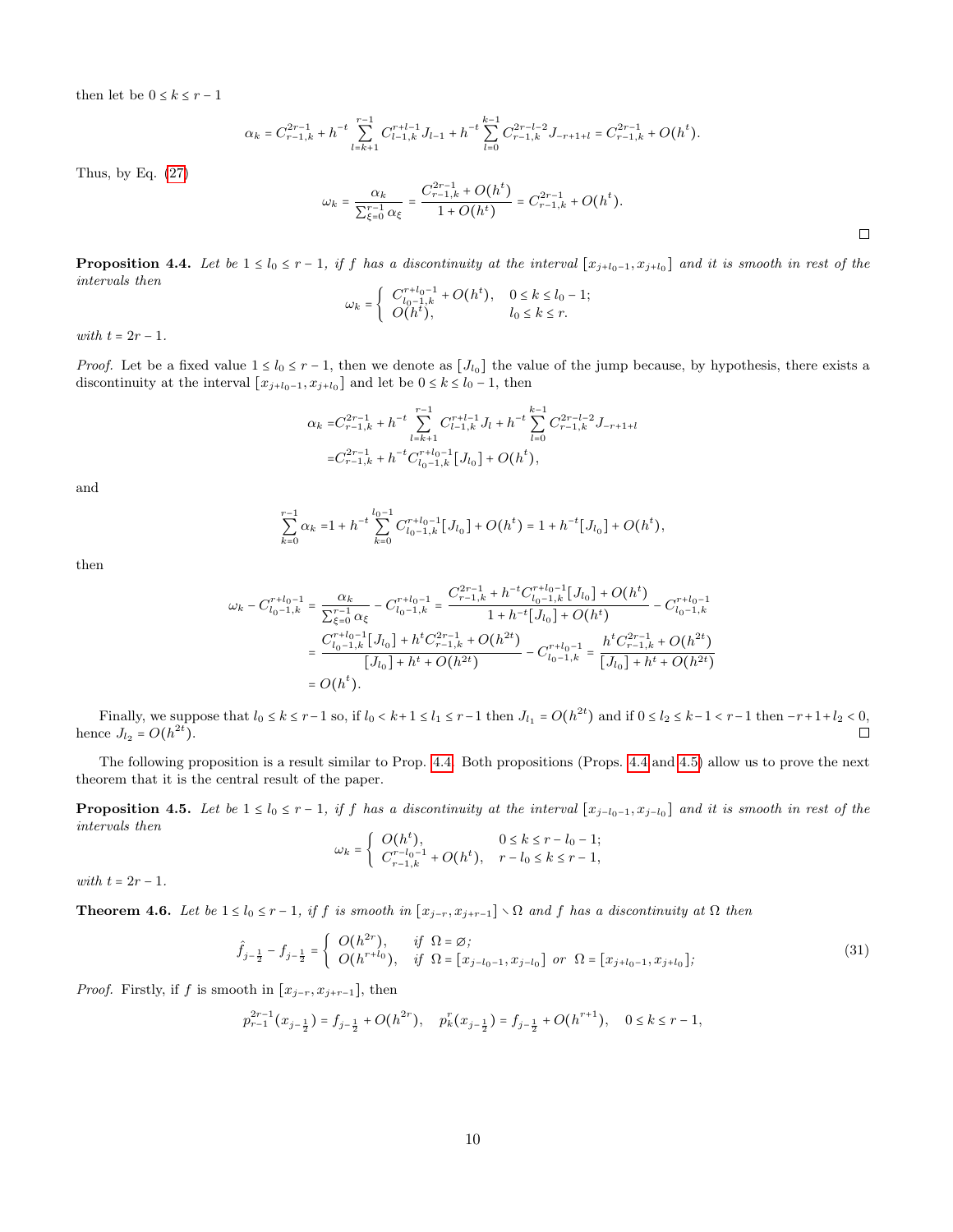and using Proposition [4.3](#page-8-0) we can obtain the order of accuracy:

$$
\sum_{k=0}^{r-1} \omega_k p_k^r(x_{j-\frac{1}{2}}) - p_{r-1}^{2r-1}(x_{j-\frac{1}{2}}) = \sum_{k=0}^{r-1} \omega_k p_k^r(x_{j-\frac{1}{2}}) - \sum_{k=0}^{r-1} C_{r-1,k}^{2r-1} p_k^r(x_{j-\frac{1}{2}})
$$
  

$$
= \sum_{k=0}^{r-1} (\omega_k - C_{r-1,k}^{2r-1}) p_k^r(x_{j-\frac{1}{2}})
$$
  

$$
= \sum_{k=0}^{r-1} (\omega_k - C_{r-1,k}^{2r-1}) (p_k^r(x_{j-\frac{1}{2}}) - f_{i-\frac{1}{2}})
$$
  

$$
= O(h^t) \cdot O(h^{r+1}) = O(h^{t+r+1}).
$$

Then,

$$
\hat{f}_{j-\frac{1}{2}} - f_{j-\frac{1}{2}} = \sum_{k=0}^{r-1} \omega_k p_k^r(x_{j-\frac{1}{2}}) - p_{r-1}^{2r-1}(x_{j-\frac{1}{2}}) + (p_{r-1}^{2r-1}(x_{j-\frac{1}{2}}) - f_{j-\frac{1}{2}})
$$
  
=  $O(h^{t+r+1}) + O(h^{2r}) = O(h^{2r}).$ 

Secondly, we suppose that it exists a value  $1 \leq l_0 \leq r-1$  such that f has a discontinuity at  $[x_{j+l_0-1}, x_{j+l_0}]$  (analogously for  $[x_{j-l_0-1}, x_{j-l_0}]$ ). Since:

$$
p_{l_0-1}^{r+l_0-1}(x_{j-\frac{1}{2}})=f_{j-\frac{1}{2}}+O(h^{r+l_0}),
$$

and, by Prop. [4.4,](#page-9-0) we get

$$
\sum_{k=0}^{r-1} \omega_k p_k^r(x_{j-\frac{1}{2}}) - f_{j-\frac{1}{2}} = \sum_{k=0}^{r-1} \omega_k p_k^r(x_{j-\frac{1}{2}}) - p_{l_0-1}^{r+l_0-1}(x_{j-\frac{1}{2}}) + (f_{j-\frac{1}{2}} - p_{l_0-1}^{r+l_0-1}(x_{j-\frac{1}{2}}))
$$
  
\n
$$
= \sum_{k=0}^{r-1} \omega_k p_k^r(x_{j-\frac{1}{2}}) - \sum_{k=0}^{l_0-1} C_{l_0-1,k}^{r+l_0-1} p_k^r(x_{j-\frac{1}{2}})
$$
  
\n
$$
+ (f_{j-\frac{1}{2}} - p_{l_0-1}^{r+l_0-1}(x_{j-\frac{1}{2}}))
$$
  
\n
$$
= \sum_{k=0}^{l_0-1} (\omega_k - C_{l_0-1,k}^{r+l_0-1}) p_k^r(x_{j-\frac{1}{2}}) + \sum_{k=l_0}^{r-1} \omega_k p_k^r(x_{j-\frac{1}{2}})
$$
  
\n
$$
+ (f_{j-\frac{1}{2}} - p_{l_0-1}^{r+l_0-1}(x_{j-\frac{1}{2}}))
$$
  
\n
$$
= \sum_{k=0}^{l_0-1} (\omega_k - C_{l_0-1,k}^{r+l_0-1})(p_k^r(x_{j-\frac{1}{2}}) - f_{j-\frac{1}{2}}) + \sum_{k=l_0}^{r-1} \omega_k (p_k^r(x_{j-\frac{1}{2}}) - f_{j-\frac{1}{2}})
$$
  
\n
$$
+ (f_{j-\frac{1}{2}} - p_{l_0-1}^{r+l_0-1}(x_{j-\frac{1}{2}}))
$$
  
\n
$$
= O(h^t)O(h^{r+1}) + O(h^t)O(1) + O(h^{r+l_0}) = O(h^{r+l_0}).
$$

 $\Box$ 

# <span id="page-10-0"></span>4.1. Design of new nonlinear weights: The case  $r = 4$

In order to clarify the construction for  $2r$ , we introduce the case  $r = 4$  ( $r = 3$  has been showed in Section [3.1\)](#page-4-1). We calculate the matrix  $(A^4 | \tilde{A}^4)$  using Theorem [4.1,](#page-6-2) thus

$$
(A^4|\tilde{A}^4)=\left(\begin{array}{cccccc}3/24&3/10&1&0&0&0\\14/24&7/10&0&0&0&7/24\\7/24&0&0&0&7/10&14/24\\0&0&0&1&3/10&3/24\end{array}\right),
$$

and using Prop. [2.1,](#page-2-2) the vector

$$
\mathbb{O}^4 = (C_{3,0}^7, C_{3,1}^7, C_{3,2}^7, C_{3,4}^7)^T = \frac{1}{16}(1, 7, 7, 1).
$$

The following results are a direct consequence of Prop. [4.5](#page-9-1) and Theo. [4.6](#page-9-2)

Corollary 4.7. If f is smooth in  $[x_{j-4}, x_{j+3}] \setminus \Omega$  and f has a discontinuity at  $\Omega$  then the following results are satisfied: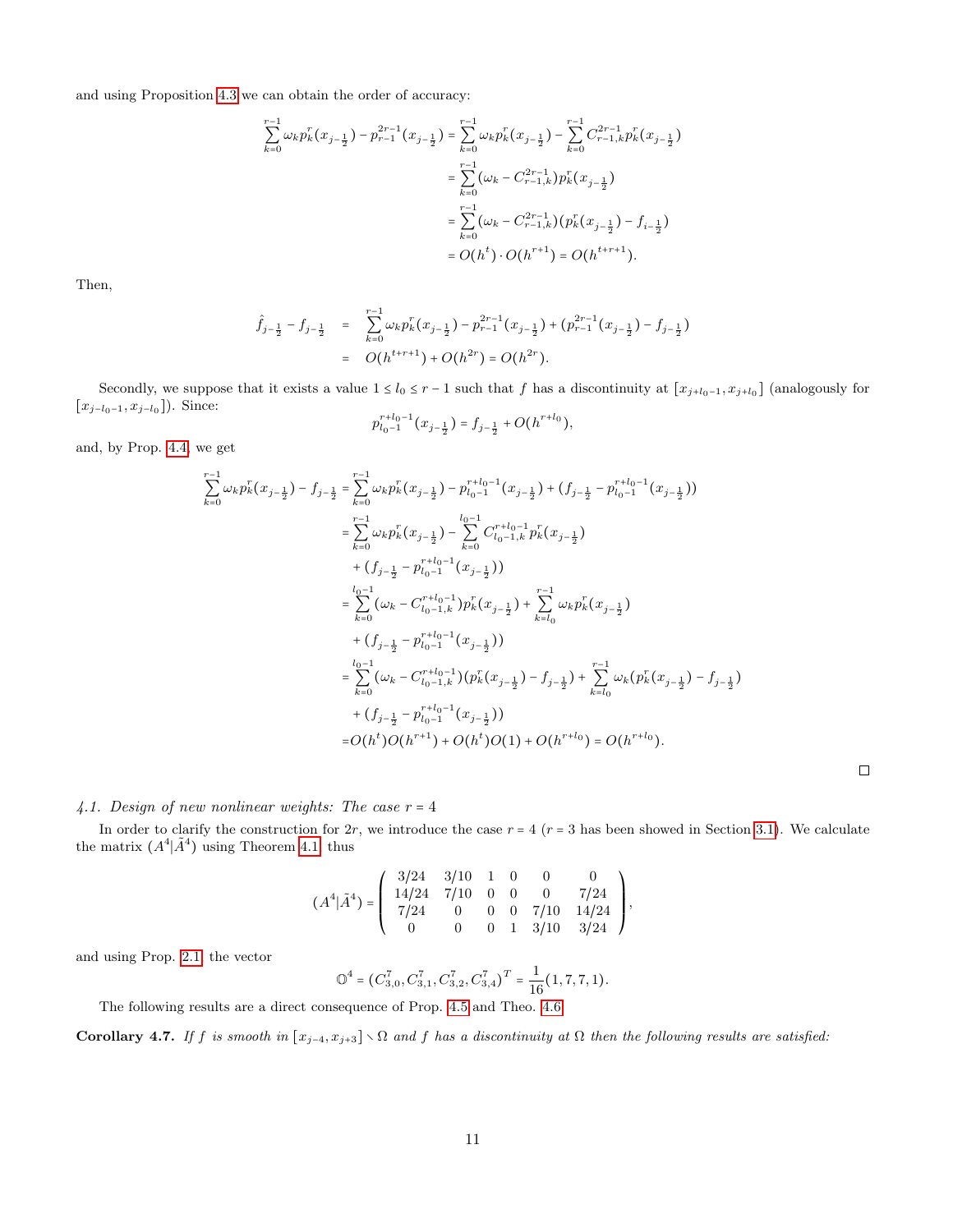<span id="page-11-1"></span>

Figure 2: Functions: a)  $f_1(x)$ ,  $x \in [-0.5, 0.5]$ , b)  $f_2(x)$ ,  $x \in [-0.5, 0.5]$ 

| Ω                                  | $\omega_0$                                | $\omega_1$           | $\omega_2$                 | $\omega_3$               |
|------------------------------------|-------------------------------------------|----------------------|----------------------------|--------------------------|
| Ø                                  | $  C_{3,0}^7 + O(h^t) C_{3,1}^7 + O(h^t)$ |                      | $C'_{3,2}$ + $O(h^t)$      | $C'_{3,3}$ + $O(h^t)$    |
| $\lfloor x_{j+2}, x_{j+3}\rfloor$  | $C_{2,0}^6$ + $O(h^t)$                    | $C_{2,1}^6 + O(h^t)$ | $C_{2,2}^6 + O(h^t)$       | $O(h^t)$                 |
| $[x_{j+1}, x_{j+2}]$               | $C_{1,0}^5 + O(h^t)$                      | $C_{1,1}^5 + O(h^t)$ | $O(h^t)$                   | $O(h^t)$                 |
| $\left x_i, x_{i+1}\right $        | $C_{0,0}^4$ + $O(h^t)$                    | $O(h^t)$             | $O(h^t)$                   | $O(h^t)$                 |
| $[x_{j-2}, x_{j-1}]$               | $O(h^t)$                                  | $O(h^t)$             | $O(h^t)$                   | $C_{3,3}^4$ + $O(h^t)$   |
| $\lfloor x_{j-3}, x_{j-2} \rfloor$ | $O(h^t)$                                  | $O(h^t)$             | $C_{3,2}^5 + O(h^t)$       | $C_{3,3}^5 + O(h^t)$     |
| $\lfloor x_{j-4}, x_{j-3}\rfloor$  | $O(h^t)$                                  | $C_{3,1}^6 + O(h^t)$ | $C_{3,2}^{6}$ + $O(h^{t})$ | $C_{3,3}^{6}$ + $O(h^t)$ |

Finally, we show the following corollary to summarize our example. The proof is a direct consequence of Theorem [4.6.](#page-9-2)

Corollary 4.8. If f is smooth in  $[x_{j-4}, x_{j+3}] \setminus \Omega$  and it has a discontinuity at  $\Omega$  then

$$
\hat{f}_{j-\frac{1}{2}} - f_{j-\frac{1}{2}} = \begin{cases}\nO(h^8), & if \Omega = \varnothing; \\
O(h^7), & if \Omega = [x_{j-4}, x_{j-3}] \text{ or } \Omega = [x_{j+1}, x_{j+2}]; \\
O(h^6), & if \Omega = [x_{j-3}, x_{j-2}] \text{ or } \Omega = [x_{j+2}, x_{j+3}]. \\
O(h^5), & if \Omega = [x_{j-2}, x_{j-1}] \text{ or } \Omega = [x_j, x_{j+1}].\n\end{cases}
$$
\n(32)

### <span id="page-11-0"></span>5. Numerical experiments

In this section we present a comparison between the classical linear method, Eq. [\(2\)](#page-1-1), WENO interpolation (see [\[7,](#page-12-6) [4\]](#page-12-3)) presented in Section [2](#page-1-2) and the new method designed with  $r = 3$  and  $r = 4$ . In particular, we calculate an approximation to the order at the points close to the discontinuities using the following formula:

<span id="page-11-2"></span>
$$
o(x_j^i) \coloneqq o_j^i = \log_2\left(\frac{e_j^i}{e_j^{i+1}}\right),\tag{33}
$$

where  $e^i_j = |f(x_j^i) - \hat{f}^i_j|$  is the absolute error at point  $x_j^i$ . We use the functions plotted in Figure [2.](#page-11-1) Both functions present an isolated jump discontinuity. We perform these experiments because the piecewise exponential function  $f_1$  is used by Aràndiga in [\[2\]](#page-12-1) and the function  $f_2$  is one of the examples proposed in [\[1,](#page-12-0) [18\]](#page-13-2).

Example 1. Let's start with the function  $f_1$ ,

$$
f_1(x) = \begin{cases} e^x & x \le 0; \\ 1 + e^x, & 0 < x, \end{cases}
$$

we consider the values of the function discretized in the interval  $[-0.5, 0.5]$  for  $r = 3$  and  $[-2, 2]$  for  $r = 4$ , being  $\{f_1(x_j^i)\}_{j=0}^{N_i}$ , with  $N_i = 2^i$ ,  $i = 4, \ldots, 8$ . We show the errors and the values  $o(x_j^i)$ , Eq. [\(33\)](#page-11-2), at the points around of the interval which contains the discontinuity, we denote it as  $[x_{j_0-1}^i, x_{j_0}^i]$ . We only show the error and the approximation order at the points  $\{x_{(2j_0-1)+2\xi}^{i+1}\}_{\xi=0}^4$  in Tables [1](#page-13-3) and [3.](#page-14-0) The results in the symmetric points are similar. When  $r = 3$ , if we use the linear method, the order is degraded at the points  $x_{(2j_0-1)+2}^{i+1}$ ,  $x_{(2j_0-1)+4}^{i+1}$  because the stencil crosses the discontinuity. We can check that at the points  $x_{(2j_0-1)+2}^{i+1}$ , the order obtained using WENO and rational techniques is similar as well  $r = 3$  as  $r = 4$ . However, at adjacent points,  $x_{(2j_0-1)+4}^{i+1}$ when  $r = 3$  and also  $x_{(2j_0-1)+6}^{i+1}$ ,  $x_{(2j_0-1)+8}^{i+1}$  when  $r = 4$ , the order obtained using rational interpolant is higher than using WENO method. WENO is designed to avoid oscillations in non-smooth zones but the accuracy of the interpolant decreases to order  $r+1$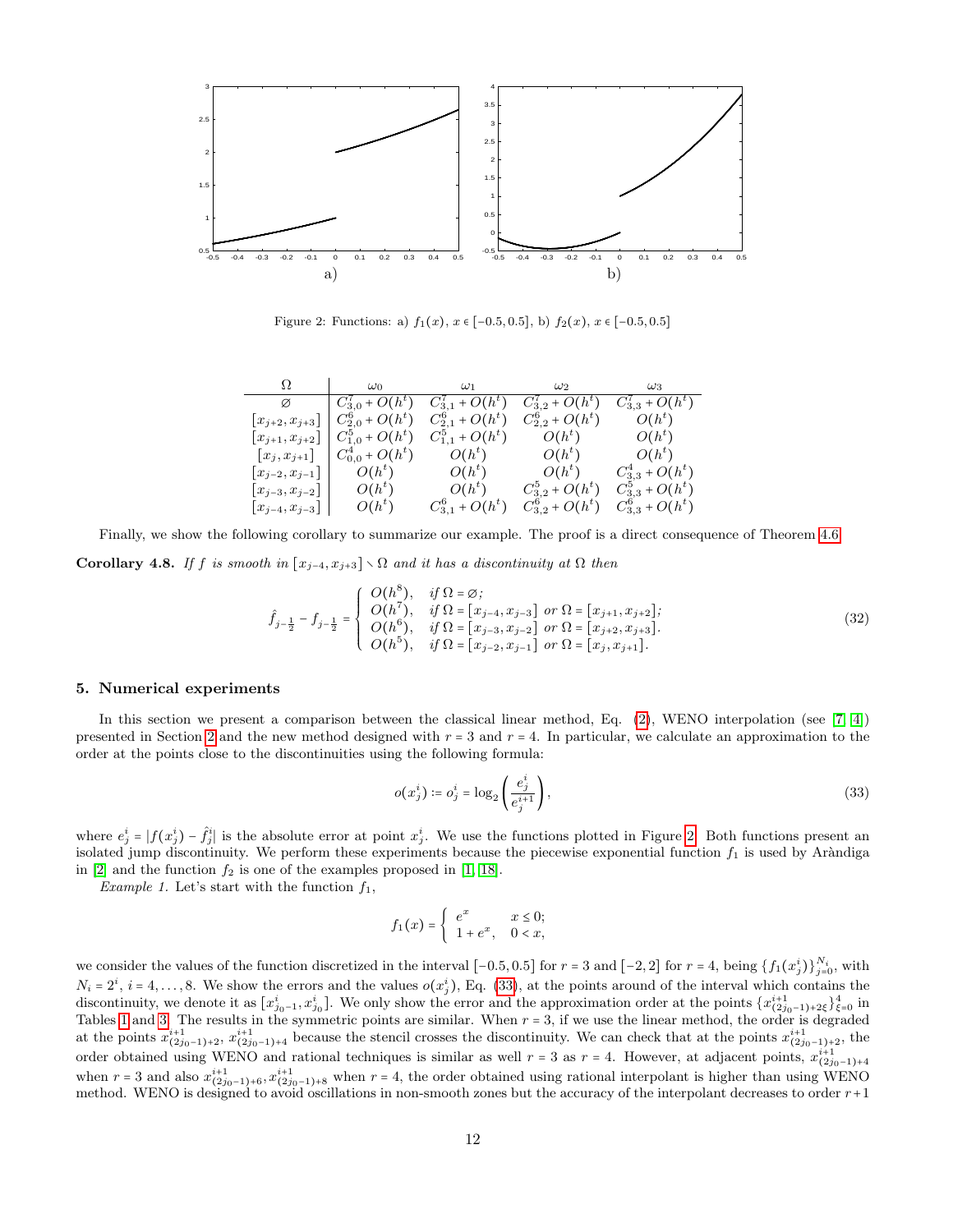around the central interval. The order obtained in rational method is increasing using all the free discontinuities information as we prove in Sections [4](#page-6-0) and [4.1.](#page-10-0)

Example 2. We take the function

$$
f_2(x) = \begin{cases} -x^9 + x^8 - 4x^7 + x^4 + 5x^2 + 3x, & x < 0; \\ -x^9 + x^8 - 4x^7 + x^4 + 5x^2 + 3x + 1, & 0 \le x, \end{cases}
$$

which is discretized as  $f_1$ . In this case, the differences between rational and WENO methods can be noted at the point  $x_{(2j_0-1)+4}^{i+1}$ when  $r = 3$  (Table [2\)](#page-13-4) but there are no differences when  $r = 4$  (Table [4\)](#page-14-1), because the function is piecewise polynomial of degree 9.

#### <span id="page-12-15"></span>6. Conclusions and future work

In this paper, we present a generalization of the adaptive rational method designed by [\[16,](#page-13-0) [13,](#page-12-12) [14,](#page-12-13) [15\]](#page-12-14) and modified in [\[2\]](#page-12-1). We construct this new method in the same way that the WENO method (see [\[7,](#page-12-6) [4\]](#page-12-3)) introducing a new concept of optimal weights depending on the location of the jump discontinuity. This new method only detects discontinuities in the original function nor in first derivative (corner discontinuities). It is a crucial property in image processing context. For this reason, it will be an interesting future work to analyze adaptations of the new weights to discontinuities in the first derivative. The principal property of the new adaptive rational method is that, if it is possible, it uses all the information which does not contain discontinuities to interpolate, increasing the order of accuracy in the points close to discontinuity. On the other hand, we can reproduce the same construction with others settings as cell-average or hat-average. The numerical examples presented confirm the theoretical results proved.

### References

- <span id="page-12-0"></span>[1] S. Amat, J. Ruiz, and C.-W. Shu. On new strategies to control the accuracy of weno algorithms close to discontinuities. SIAM J. Numer. Anal., 57:1205–1237, 2019.
- <span id="page-12-1"></span>[2] F. Ar`andiga. Adaptive rational interpolation for point values. J. Comput. App. Math., 349:221–224, 2019.
- <span id="page-12-2"></span>[3] F. Aràndiga and A. Belda. Weighted ENO interpolation and applications. Commun. Nonlinear Sci., 9(2):187–195, 2003.
- <span id="page-12-3"></span>[4] F. Aràndiga, A. Belda, and P. Mulet. Point-value WENO multiresolution applications to stable image. J. Sci. Comput., 43(2):158–182, 2010.
- <span id="page-12-4"></span>[5] F. Aràndiga and R. Donat. Nonlinear multiscale decompositions: The approach of Ami Harten. Numer. Algor., 23:175–216, 2000.
- <span id="page-12-5"></span>[6] A. Harten. Discrete multiresolution analysis and generalized wavelets. App. Num. Math., 12:153–193, 1993.
- <span id="page-12-6"></span>[7] X-D. Liu, S. Osher, and T. Chan. Weighted essentially non-oscillatory schemes. J. Comput. Physics, 115:200–212, 1994.
- <span id="page-12-7"></span>[8] A. Harten. Multiresolution representation of data: a general framework. SIAM J. Numer. Anal., 33(3):1205–1256, 1996.
- <span id="page-12-8"></span>[9] F. Ar`andiga, R. Donat, and A. Harten. Multiresolution based on weighted averages of the hat function i: Linear reconstruction techniques. SIAM J. Numer. Anal., 36(1):160–203, 1999.
- <span id="page-12-9"></span>[10] A. Harten, B. Engquist, S. Osher, and S. Chakravarthy. Multiresolution representation of data: a general framework. J. Comput. Physics, 71:231–303, 1987.
- <span id="page-12-10"></span>[11] S. Amat, J. Ruiz, C.-W. Shu, and D. F. Yánez. A new weno-2r algorithm with progressive order of accuracy close to discontinuities. SIAM J. Numer. Anal., 2020.
- <span id="page-12-11"></span>[12] C.-W. Shu. High order weighted essentially nonoscillatory schemes for convection dominated problems. SIAM Rev., 51:82–126, 2009.
- <span id="page-12-12"></span>[13] R. Castagno, S. Marsi, and G. Ramponi. Interpolation of the dc component of coded images using a rational filter. Proc. Fourth IEEE Intern. Conf. on Image Processing - 97, pages 26–29, 1997.
- <span id="page-12-13"></span>[14] R. Castagno and G. Ramponi. A rational filter for the removal of blocking artifacts in image sequences coded at low bitrate. Proc. Eighth European Signal Processing Conf., EUSIPCO-96.
- <span id="page-12-14"></span>[15] R. Castagno, S. Marsi, and G. Ramponi. A simple algorithm for the reduction of blocking artifacts in images and its implementation. IEEE Trans. on Consumer Electronics, 44(3):1062–1070, 1998.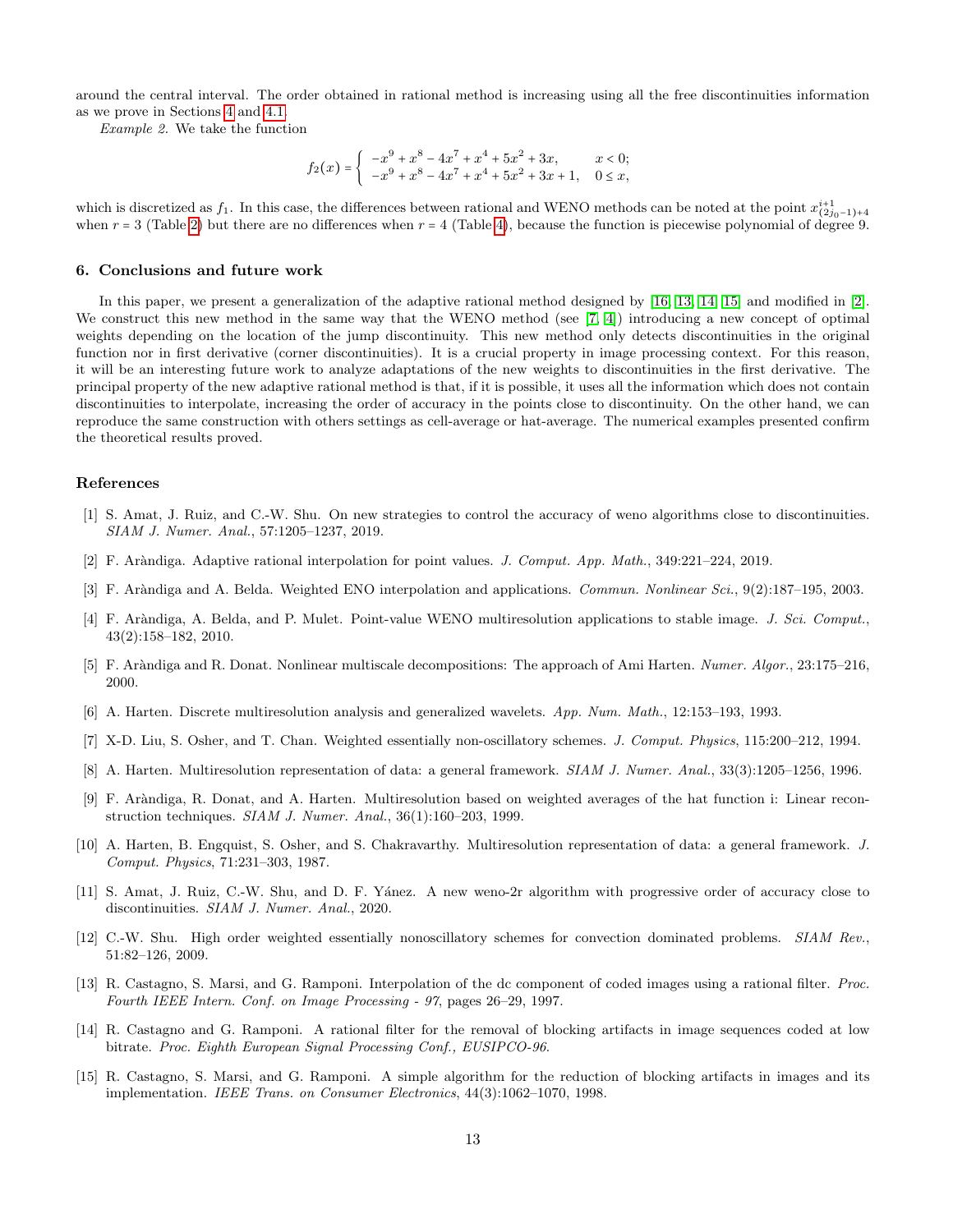- <span id="page-13-0"></span>[16] G. Ramponi. Image processing using rational functions. Proc. Second IEEE Intern. Conf. on Image Processing - 95, pages 22–25, 1995.
- <span id="page-13-1"></span>[17] F. Aràndiga and D. F. Yánez. Adaptive rational interpolation for cell average. App. Math. Letters, 2020.
- <span id="page-13-3"></span><span id="page-13-2"></span>[18] S. Amat, J. Ruiz, and C.-W. Shu. On a new weno algorithm of order  $2r$  with improved accuracy close to discontinuities. App. Math. Letters, 105, 2020.

| енноси нностронаснот, о роннос |                       |                       |                    |                         |                       |                               |                       |                       |  |
|--------------------------------|-----------------------|-----------------------|--------------------|-------------------------|-----------------------|-------------------------------|-----------------------|-----------------------|--|
|                                | $e^{i+1}$<br>$2j_0+1$ | $o^{i+1}$<br>$2j_0+1$ | $e^{i+1}_{2j_0+3}$ | $o^{i+1}$<br>$2j_0+3$   | $e^{i+1}$<br>$2j_0+5$ | $\overline{o_{2j_0+5}^{i+1}}$ | $e^{i+1}$<br>$2j_0+7$ | $o^{i+1}$<br>$2j_0+7$ |  |
| 0.5                            | $8.59e - 02$          |                       | $1.17e - 02$       |                         | $3.76e - 10$          |                               | $3.85e - 10$          |                       |  |
| 0.5                            | $8.59e - 02$          | $5.2e - 09$           | $1.17e - 02$       | $-4.1e-08$              | $5.08e - 12$          | 6.15                          | $5.23e - 12$          | 6.20                  |  |
| 0.5                            | $8.59e - 02$          | $7.8e - 11$           | $1.17e - 02$       | $-5.9e-10$              | $7.54e - 14$          | 6.07                          | $7.64e - 14$          | 6.09                  |  |
| 0.5                            | $8.59e - 02$          | $1.2e - 12$           | $1.17e - 02$       | $-9.0e-12$              | $1.14e - 15$          | 6.04                          | $1.27e - 15$          | 5.90                  |  |
|                                |                       |                       |                    | Rational interpolation, | $r=3$                 |                               |                       |                       |  |
|                                | $e^{i+1}_{2j_0+1}$    | $o_{2j_0+1}^{i+1}$    | $e^{i+1}_{2j_0+3}$ | $o_{2j_0+3}^{i+1}$      | $e^{i+1}_{2j_0+5}$    | $o^{i+1}_{2j_0+5}$            | $e^{i+1}_{2j_0+7}$    | $o_{2j_0+7}^{i+1}$    |  |
| 0.5                            | $7.32e - 07$          |                       | $7.43e - 09$       |                         | $3.76e - 10$          |                               | $4.14e - 10$          |                       |  |
| 0.5                            | $4.19e - 08$          | 4.12                  | $1.27e - 10$       | 5.87                    | $5.08e - 12$          | 6.21                          | $5.24e - 12$          | 6.30                  |  |
| 0.5                            | $2.48e - 09$          | 4.07                  | $2.08e - 12$       | 5.92                    | $7.54e - 14$          | 6.07                          | $7.64e - 14$          | 6.09                  |  |
| $0.5\,$                        | $1.50e - 10$          | 4.04                  | $3.29e - 14$       | 5.98                    | $1.14e - 15$          | 6.04                          | $1.27e - 15$          | 5.90                  |  |
|                                |                       |                       |                    | $WENO, r = 3.$          |                       |                               |                       |                       |  |
|                                | $e^{i+1}_{2j_0+1}$    | $o_{2j_0+1}^{i+1}$    | $e^{i+1}_{2j_0+3}$ | $o^{i+1}$<br>$2j_0+3$   | $e^{i+1}_{2j_0+5}$    | $o_{2j_0+5}^{i+1}$            | $e^{i+1}_{2j_0+7}$    | $o_{2j_0+7}^{i+1}$    |  |
| 0.49                           | $9.34e - 06$          |                       | $8.12e - 07$       |                         | $3.67e - 10$          |                               | $3.91e - 10$          |                       |  |
| 0.49                           | $5.29e - 07$          | 4.13                  | $4.41e-08$         | 4.20                    | $5.09e - 12$          | 6.17                          | $5.25e - 12$          | 6.22                  |  |
| 0.49                           | $3.15e - 08$          | 4.06                  | $2.57e - 09$       | 4.09                    | $7.54e - 14$          | 6.07                          | $7.65e - 14$          | 6.10                  |  |
| 0.49                           | $1.92e - 0.9$         | 4.03                  | $1.55e - 10$       | 4.04                    | $1.14e - 15$          | 6.04                          | $1.27e - 15$          | 5.90                  |  |

Linear interpolation, 6-points

<span id="page-13-4"></span>Table 1: Errors,  $e^{i+1}_{(2j_0-1)+\xi}$ , and orders of approximation,  $o^{i+1}_{(2j_0-1)+\xi}$ , with  $\xi = 2, 4, 5, 8$  for the different methods, with  $f_1(x)$ ,  $x \in [-0.5, 0.5]$ 

| Linear interpolation, b-points |                           |                    |                       |                         |                       |                    |                    |                    |  |
|--------------------------------|---------------------------|--------------------|-----------------------|-------------------------|-----------------------|--------------------|--------------------|--------------------|--|
|                                | $e^{i+1}_{2j_0+1}$        | $o_{2j_0+1}^{i+1}$ | $e^{i+1}$<br>$2j_0+3$ | $o_{2j_0+3}^{i+1}$      | $e^{i+1}$<br>$2j_0+5$ | $o_{2j_0+5}^{i+1}$ | $e^{i+1}_{2j_0+7}$ | $o_{2j_0+7}^{i+1}$ |  |
| 0.5                            | $8.59e - 02$              |                    | $1.17e - 02$          |                         | $8.43e - 07$          |                    | $1.19e - 06$       |                    |  |
| 0.5                            | $8.59e - 02$              | $-2.8e-06$         | $1.17e - 02$          | $6.2e - 0.5$            | $6.72e - 09$          | 6.97               | $9.28e - 09$       | 7.00               |  |
| 0.5                            | $8.59e - 02$              | $-2.3e-0.8$        | $1.17e - 02$          | $5.0e - 07$             | $5.39e - 11$          | 6.96               | $7.47e - 11$       | 6.95               |  |
| $0.5\,$                        | $8.59e - 02$              | $-1.8e-10$         | $1.17e - 02$          | $4.0e - 0.9$            | $4.28e - 13$          | 6.97               | $5.96e - 13$       | 6.96               |  |
|                                |                           |                    |                       | Rational interpolation, | $r=3$                 |                    |                    |                    |  |
|                                | $e^{i+1}_{2j_0+1}$        | $o_{2j_0+1}^{i+1}$ | $e^{i+1}_{2j_0+3}$    | $o_{2j_0+3}^{i+1}$      | $e^{i+1}_{2j_0+5}$    | $o_{2j_0+5}^{i+1}$ | $e^{i+1}_{2j_0+7}$ | $o_{2j_0+7}^{i+1}$ |  |
| 0.45                           | $1.30e - 05$              |                    | $1.73e - 06$          |                         | $3.95e - 06$          |                    | $3.51e - 06$       |                    |  |
| 0.49                           | $8.84e - 07$              | 3.88               | $1.31e-08$            | 7.04                    | $3.08e - 08$          | 7.00               | $5.87e - 08$       | 5.90               |  |
| 0.49                           | $5.58e - 08$              | 3.98               | $1.10e - 10$          | 6.89                    | $3.11e - 11$          | 9.95               | $3.94e - 11$       | 10.54              |  |
| 0.50                           | $3.49e - 09$              | 3.99               | $1.08e - 12$          | 6.66                    | $4.05e - 13$          | 6.26               | $5.66e - 13$       | 6.12               |  |
|                                |                           |                    |                       | $WENO, r = 3.$          |                       |                    |                    |                    |  |
|                                | $e^{i+1}$<br>$e_{2j_0+1}$ | $o_{2j_0+1}^{i+1}$ | $e^{i+1}$<br>$2j_0+3$ | $o_{2j_0+3}^{i+1}$      | $e^{i+1}_{2j_0+5}$    | $o_{2j_0+5}^{i+1}$ | $e^{i+1}_{2j_0+7}$ | $o_{2j_0+7}^{i+1}$ |  |
| 0.5                            | $2.83e - 04$              |                    | $3.33e - 05$          |                         | $8.43e - 07$          |                    | $1.19e - 06$       |                    |  |
| 0.5                            | $1.45e - 05$              | 4.28               | $1.45e - 06$          | 4.51                    | $6.71e - 09$          | 6.97               | $9.28e - 09$       | 7.00               |  |
| 0.5                            | $8.22e - 07$              | 4.14               | $7.41e - 08$          | 4.29                    | $5.39e - 11$          | 6.96               | $7.46e - 11$       | 6.95               |  |
| 0.5                            | $4.91e-08$                | 4.06               | $4.16e - 09$          | 4.15                    | $4.28e - 13$          | 6.97               | $5.96e - 13$       | 6.96               |  |

 $\alpha$  interpolation, 6-points

Table 2: Errors,  $e^{i+1}_{(2j_0-1)+\xi}$ , and orders of approximation,  $o^{i+1}_{(2j_0-1)+\xi}$ , with  $\xi = 2, 4, 5, 8$  for the different methods, with  $f_2(x)$ ,  $x \in [-0.5, 0.5]$